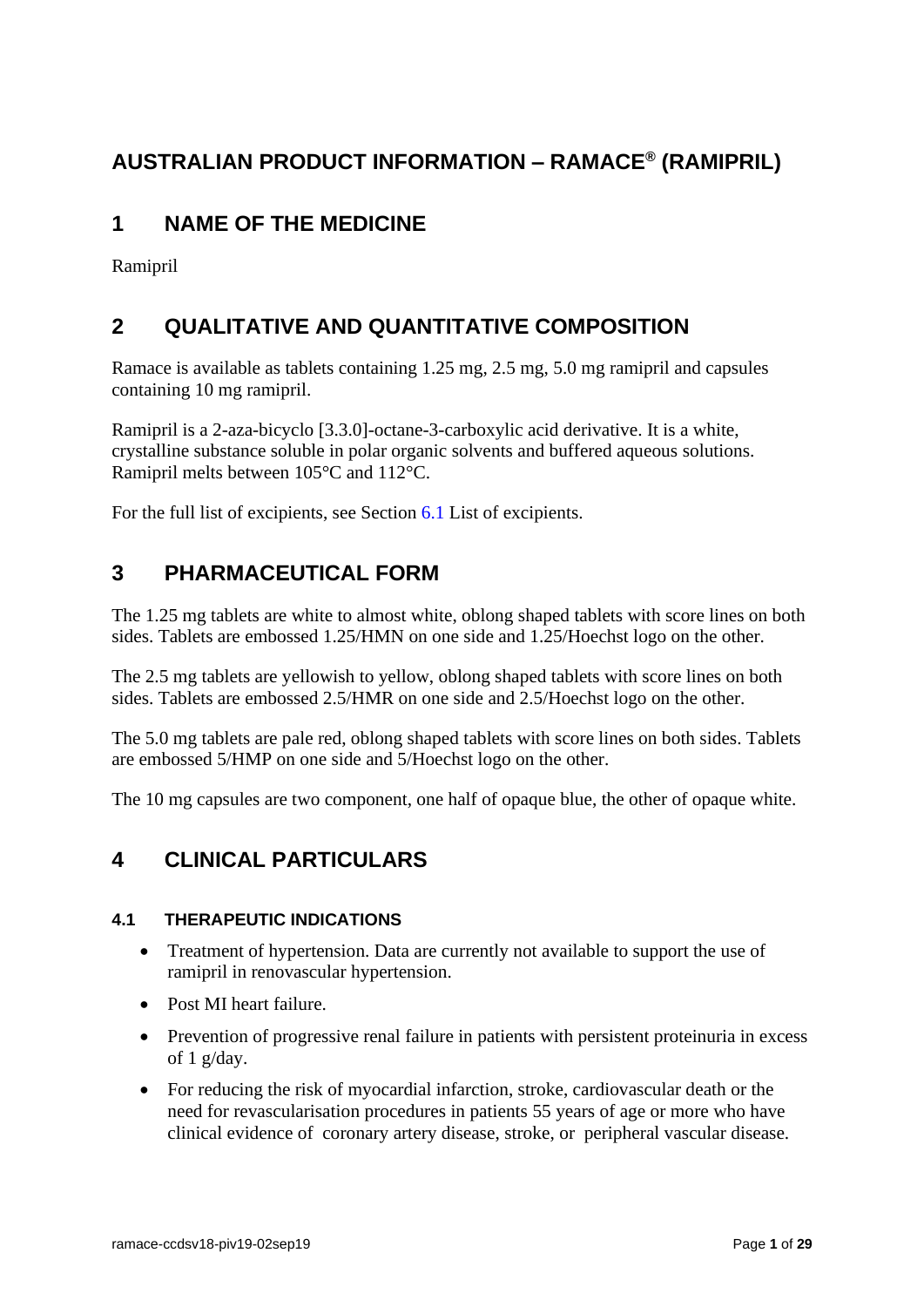• For reducing the risk of myocardial infarction, stroke, cardiovascular death or revascularisation procedures in diabetic patients 55 years or more with one or more of the following risk factors: systolic blood pressure >160mmHg or diastolic blood pressure >90mmHg (or on antihypertensive treatment); total cholesterol >5.2mmol/L; HDL cholesterol <0.9mmol/L; current smoker; known microalbuminuria; any evidence of previous vascular disease.

## <span id="page-1-0"></span>**4.2 DOSE AND METHOD OF ADMINISTRATION**

Ramace tablets and capsules should be swallowed whole before, during or after meals with a generous amount of fluid.

#### **Hypertension**

The recommended initial dosage for patients not receiving a diuretic is 2.5 mg ramipril once a day. Depending upon the patient's response, the dosage may then be increased at intervals of 2 - 3 weeks, first to 5 mg and then to a maximum of 10 mg once daily. If blood pressure is not controlled with ramipril alone, a diuretic can be added (See Section [4.4](#page-3-0) Special warnings and precautions for use – Hyperkalaemia re administration with potassium sparing diuretics and potassium supplements).

Occasionally, in patients already taking diuretics, an undesirable large drop in blood pressure may occur after the first dose of ramipril. If possible, therefore, treatment with the diuretic should be discontinued 2 - 3 days before starting treatment with ramipril. If this is not possible, initial treatment with ramipril should start at a dose of 1.25 mg once daily and then be adjusted to the patient's needs.

An initial dose of 1.25 mg should also be considered in patients where fluid or salt depletion have not been completely corrected or in patients whom a hypotensive reaction would constitute a particular risk (eg. with relevant stenosis of coronary vessels of those supplying the brain).

#### **Post-MI heart failure**

The recommended initial dose is 5 mg ramipril daily, divided into two doses of 2.5 mg each, one in the morning and one in the evening. If the patient does not tolerate this initial dosage, it is recommended that 1.25 mg be given twice daily for two days. In either event, depending on the patient's response, the dose may then be increased. It is recommended that the dose, if increased, be doubled at intervals of 1 - 3 days. The maximum permitted daily dose is 10 mg ramipril to be given in divided doses. Treatment should be started in hospital when the patient is haemodynamically stable, preferably between 2 and 10 days after acute myocardial infarction.

Treatment should be reviewed after 15 months with the consideration of withdrawing ACE inhibitor treatment from patients who are haemodynamically stable with no symptoms or signs of heart failure.

Sufficient experience is still lacking in the treatment of patients with severe heart failure (NYHA class IV) immediately after myocardial infarction.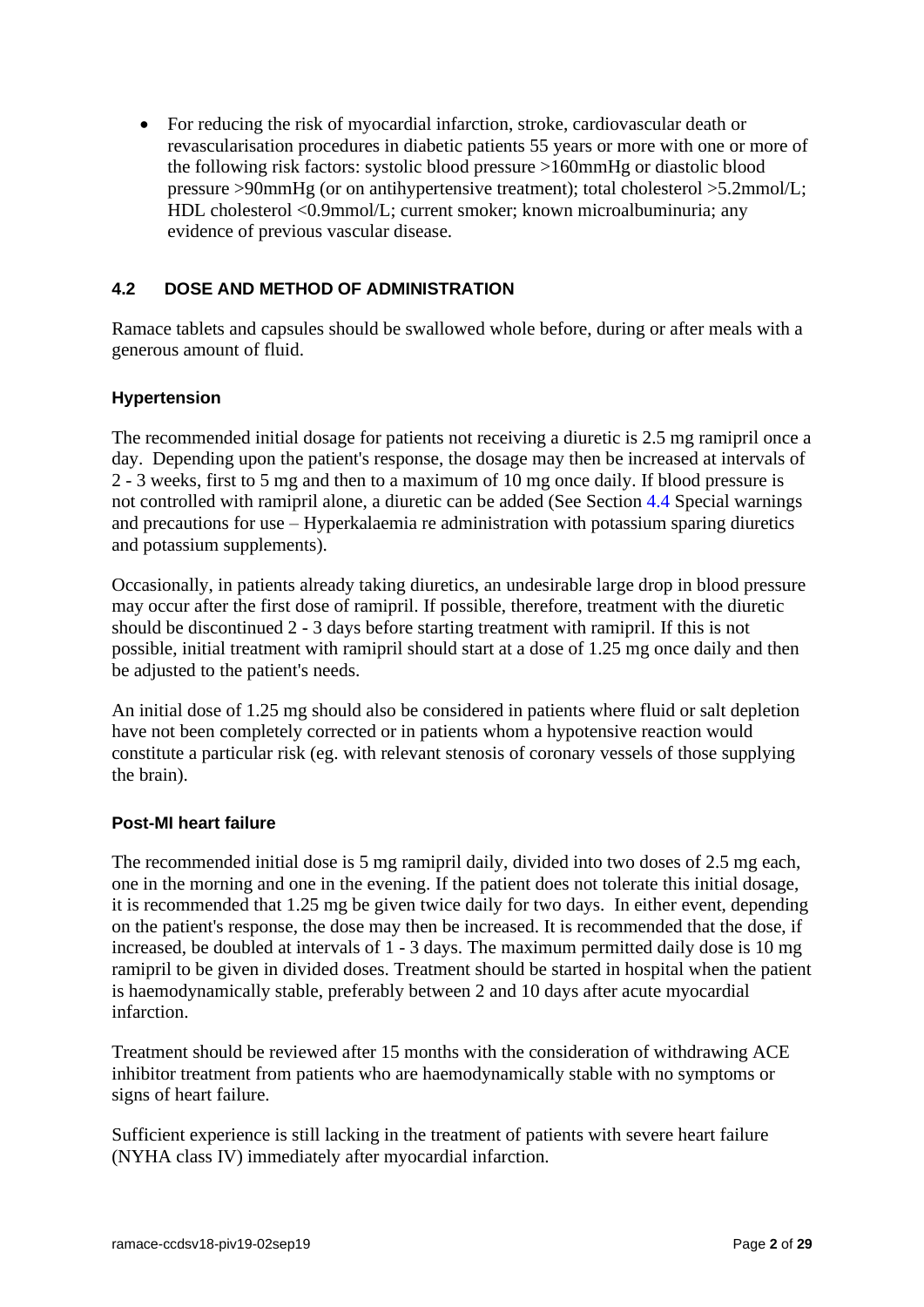#### **Dosage in patients at increased cardiovascular risk**

The recommended initial dose is 2.5 mg ramipril once daily. Depending on the tolerability, the dose should be doubled after one week of treatment and, after three weeks, should be increased to 10 mg.

The usual maintenance dose is ramipril 10 mg daily.

### **Progressive renal failure in patients with persistent proteinuria in excess of 1g/day**

The recommended initial dose is 1.25 mg ramipril once daily. This should be doubled at intervals of 2-3 weeks, depending on how the drug is tolerated. There are no efficacy data regarding doses above 5 mg/day in patients with nephropathy.

In hypertensive patients, a target diastolic blood pressure of <90mm Hg should be pursued.

In patients pre-treated with a diuretic, consideration must be given to discontinuing the diuretic for at least 2-3 days or longer (depending on duration of action) or at least consideration should be given to reducing the dose, before initiating ramipril.

#### **Renal impairment**

Also see dosage in the section above ("Progressive renal failure in patients with persistent proteinuria in excess of 1g/day"). In hypertensive patients with creatinine clearance levels of 50 mL/min and above (serum creatinine < 1.5 mg/dL) a dosage adjustment is not required.

For patients with creatinine clearance levels between 20 and 50 mL/min (serum creatinine between 1.5 and 3 mg/dL), the recommended initial dose is 1.25 mg ramipril once daily. This should be doubled at intervals of 2-3 weeks, depending on how the drug is tolerated.

Particular care should be exercised in patients with impaired renal function who are to be treated for heart failure post MI as such patients may be susceptible to hypotension. Patients with impaired renal function treated for heart failure post MI have not been studied systematically.

#### **Hepatic impairment**

In patients with impaired liver function, the metabolism of ramipril - and therefore the formation of the bioactive metabolite ramiprilat - is delayed due to diminished activity of the esterases in the liver, resulting in elevated plasma ramipril levels. Treatment with ramipril should therefore be initiated under close medical supervision and should not exceed 2.5 mg daily.

#### **Dosage in elderly**

The recommended starting dose is 1.25 mg once daily, which can then be increased according to the individual patient's BP response.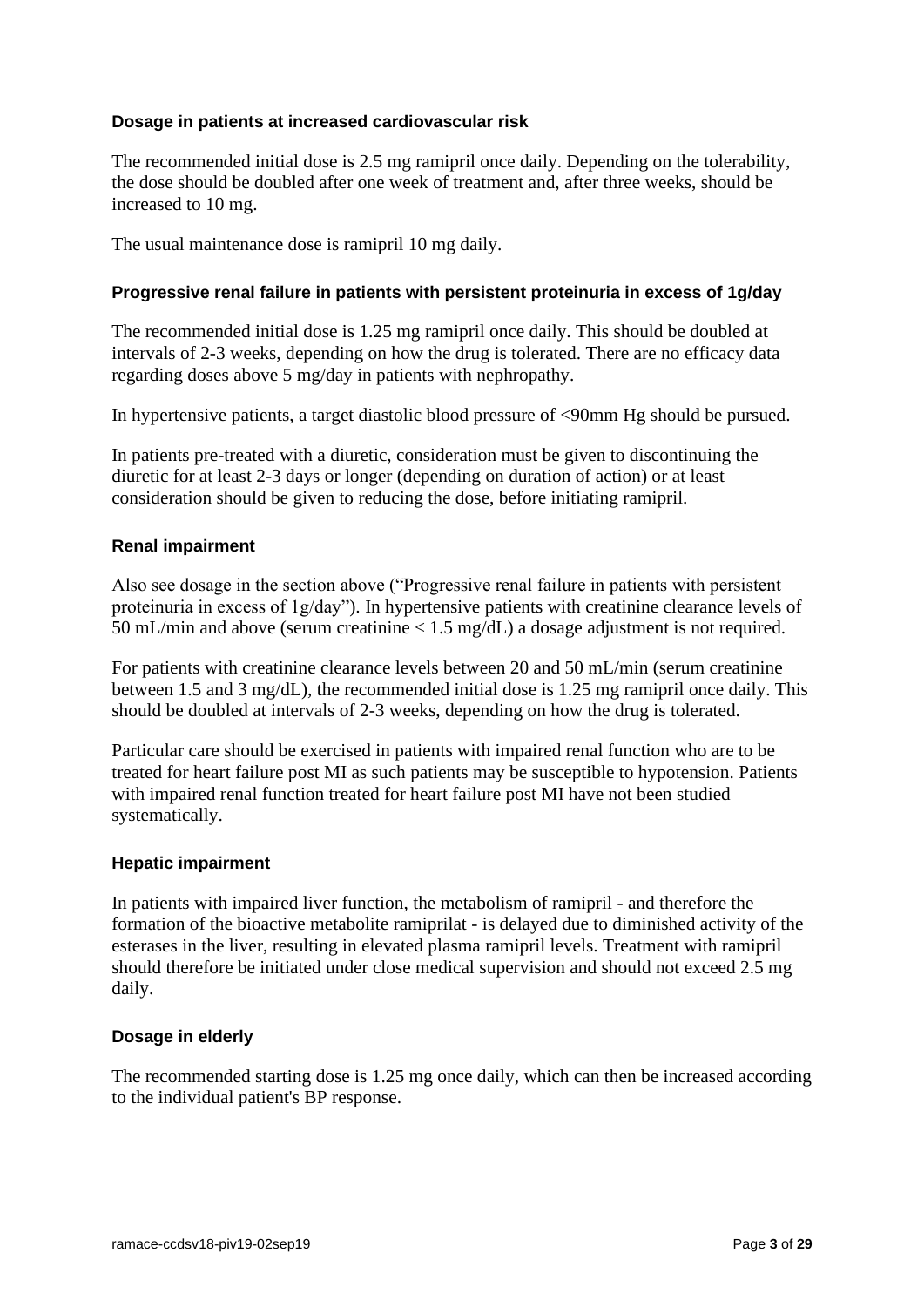### <span id="page-3-1"></span>**4.3 CONTRAINDICATIONS**

- Hypersensitivity to ramipril, or to any other ACE inhibitor, or to any of the excipients of Ramace.
- History of hereditary and/ or idiopathic angioedema or angioedema associated with previous treatment with an ACE inhibitor.
- Haemodynamically relevant renal artery stenosis, bilateral or unilateral in the single kidney. As with all vasodilators, ACE inhibitors should not be used in patients with haemodynamically relevant left ventricular inflow or outflow impediment (eg. stenosis of aortic or mitral valve).
- Hypotensive or haemodynamically unstable patients.
- Pregnancy.
- Lactation.
- Renal failure (See Section [4.4](#page-3-0) Special warnings and precautions for use).
- Extracorporeal treatments leading to contact of blood with negatively charged surfaces must be avoided, such as dialysis or haemofiltration with high-flux dialyser membranes: Life threatening anaphylactoid hypersensitivity reactions, sometimes progressing to shock, have been described in the course of dialysis with certain highflux membranes (eg. polyacrylonitrile membranes such as AN69) during ACE inhibitor therapy. This combination must be avoided, either by using other medical products to control high blood pressure or cardiac insufficiency or by using other membranes during dialysis.
- Similar reactions have been seen in patients undergoing low density lipoprotein apheresis with dextran sulfate during ACE inhibitor therapy.
- Ramipril must not be used with aliskiren-containing medicines in patients with diabetes or with moderate to severe renal impairment (creatinine clearance <60 mL/min).
- Ramipril must not be used with angiotensin II receptor antagonists (AIIRAs) in patients with diabetic nephropathy.
- Ramipril must not be used concomitantly with sacubitril/valsartan therapy (see Section [4.5](#page-10-0) Interactions with other medicines and other forms of interactions). Do not initiate ramipril until sacubitril/valsartan is eliminated from the body. In case of switch from ramipril to sacubitril/valsartan, do not start sacubitril/valsartan until ramipril is eliminated from the body.

## <span id="page-3-0"></span>**4.4 SPECIAL WARNINGS AND PRECAUTIONS FOR USE**

#### **Angioedema – Head, Neck or Extremities**

Ramipril is contraindicated in patients with a history of angioedema. Angioedema of the face, extremities, lips, tongue, glottis and/or larynx has been reported in patients treated with ACE inhibitors. If angioedema occurs, the product should be promptly discontinued and the patient carefully observed until the swelling disappears. In instances where swelling has been confined to the face and lips, the condition should resolve without treatment, although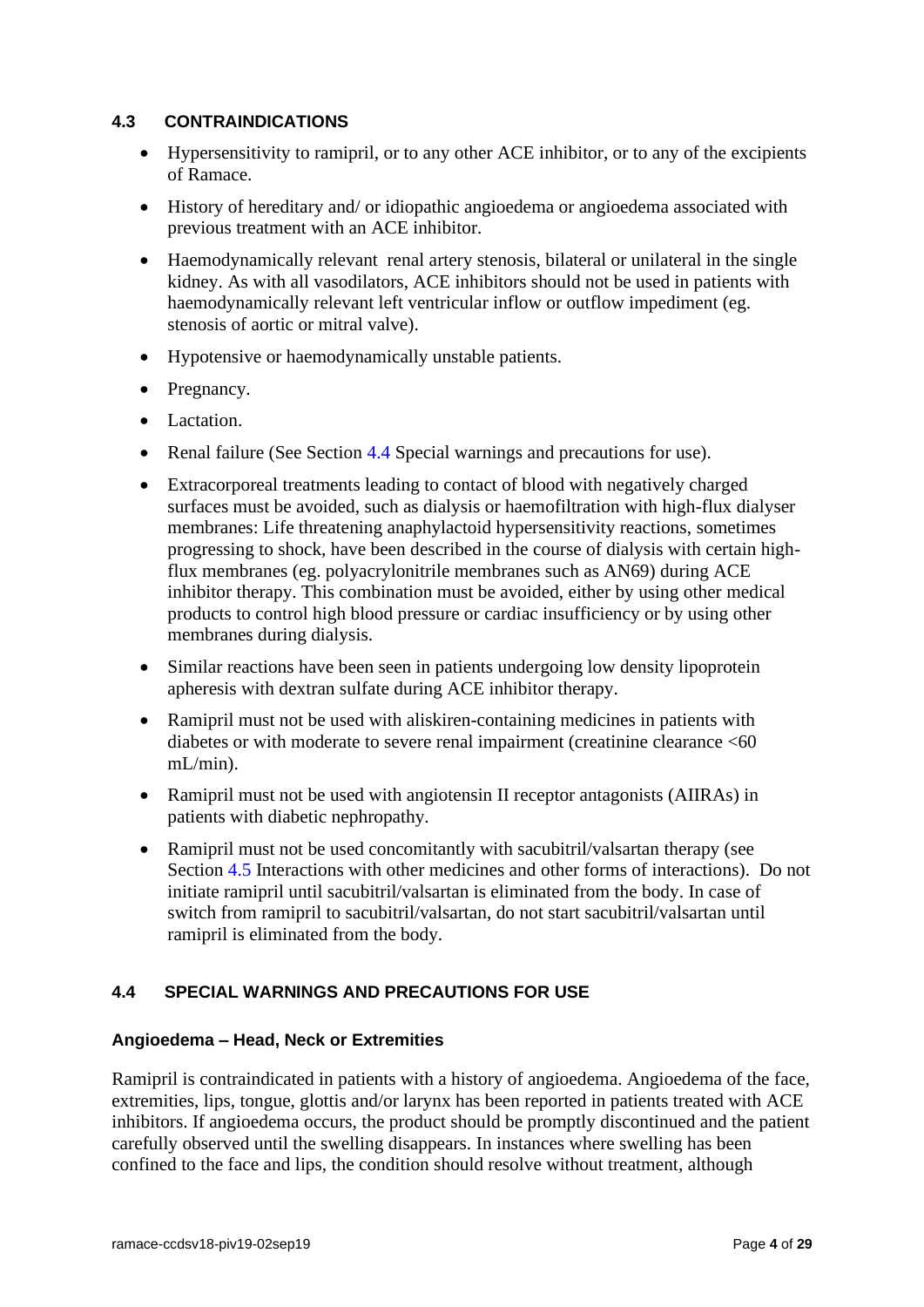antihistamines may be useful in relieving symptoms. Laryngeal oedema, however, can be fatal, thus where there is angioedema involving swelling of the tongue, glottis or larynx, likely to cause airway obstruction, appropriate therapy, eg. subcutaneous adrenaline (epinephrine) solution 1:1 000 (0.3 mL to 0.5 mL) should be promptly administered (See Section [4.8](#page-14-0) Adverse effects (undesirable effects)). Hospitalisation of the patient is advisable with observation for at least 12 to 24 hours and discharge only upon complete resolution of the symptoms.

Angioedema may occur with or without urticaria. The onset of angioedema associated with use of ACE inhibitors may be delayed for weeks or months. Patients may have multiple episodes of angioedema with long symptom-free periods.

Medical therapy of progressive angioedema should be aggressive. Failing a rapid response, mechanical methods to secure an airway should be undertaken before massive oedema complicates oral or nasal intubation or surgical procedures (eg: cricothyrotomy or tracheostomy). Patients who respond to medical treatment should be observed carefully for a possible rebound phenomenon.

## **Angioedema – Intestinal**

Intestinal angioedema has been reported in patients treated with ACE inhibitors. These patients presented with abdominal pain (with or without nausea or vomiting); in some cases facial angioedema also occurred. The intestinal angioedema symptoms resolved after stopping the ACE inhibitor.

An increased risk of angioedema is possible with concomitant use of other drugs which may cause angioedema (see Section [4.3](#page-3-1) Contraindications and Section [4.5](#page-10-0) Interactions with other medicines and other forms of interactions).

## **Hypotension**

Hypotension may occur in patients commencing treatment with ACE inhibitors. Excessive hypotension is rarely seen in uncomplicated hypertensive patients but is a possible consequence of use in severely salt/ volume depleted persons such as patients with renovascular hypertension, those treated vigorously with diuretics, after severe diarrhoea or patients undergoing dialysis (See Section [4.5](#page-10-0) Interactions with other medicines and other forms of interactions and Section [4.8](#page-14-0) Adverse effects (undesirable effects)). It is recommended that dehydration, hypovolaemia or salt depletion be corrected before initiating treatment. In patients with severe congestive heart failure, with or without associated renal insufficiency, excessive hypotension has been observed with ACE inhibitors. This may be associated with syncope, neurological deficit, oliguria and/or progressive azotemia, but rarely with acute renal failure and/or death. If ramipril is to be used in such patients for treatment of hypertension, therapy should be started under very close supervision. Such patients should be followed closely for the first two weeks of treatment and whenever the dosage with or without a diuretic is increased. In patients with heart failure, correcting dehydration, hypovolaemia or salt depletion must be carefully weighed against the risk of volume overload.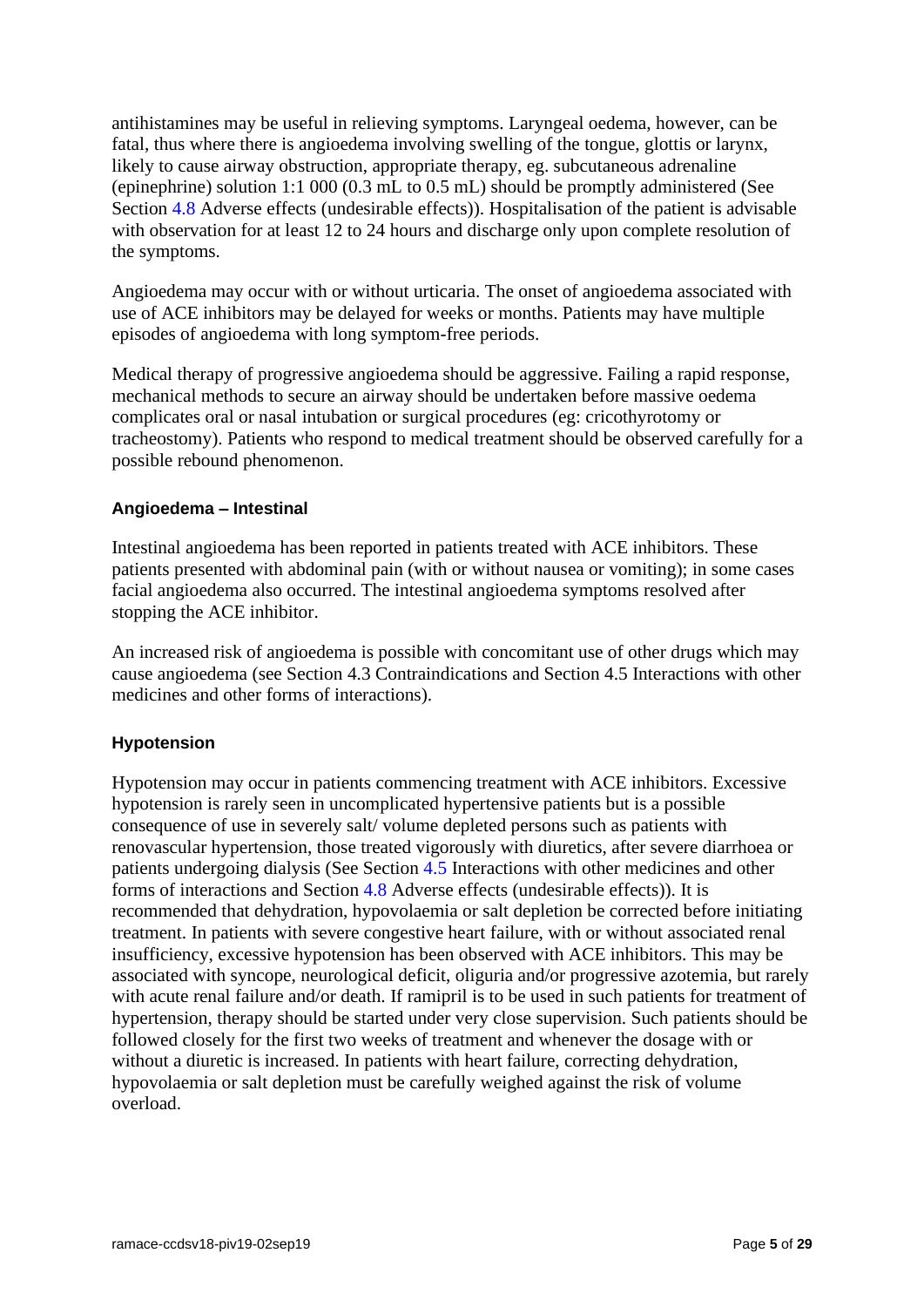For this reason also, in patients treated with ramipril after a myocardial infarction, treatment should not be initiated until the patient is haemodynamically stable (see Section [4.2](#page-1-0) Dose and method of administration).

Similar consideration may apply to patients with ischaemic heart or cerebrovascular disease in whom an excessive fall in blood pressure could result in myocardial infarction or cerebrovascular accident. In all high risk patients, it is advisable to initiate treatment at lower dosages than those usually recommended for uncomplicated patients.

In order to assess the extent of an acute fall in blood pressure and where necessary to take corrective action, blood pressure should be measured repeatedly after the first dose of ramipril, after a dosage increase of ramipril and after the first dose of an additional diuretic plus any dosage increase of the diuretic. This should be done until blood pressure has satisfactorily stabilised.

If hypotension occurs the patient should be placed in a supine position and, if necessary, receive an intravenous infusion of normal saline. A transient hypotensive response is not a contraindication to further doses which usually can be given without difficulty once the blood pressure has increased after volume expansion.

#### **Patients with hyper-stimulated renin angiotensin system**

In the treatment of patients with a hyper-stimulated renin-angiotensin system, particular caution must be exercised. Such patients are at risk of an acute pronounced fall in blood pressure and deterioration of renal function due to ACE inhibition, especially when an ACE inhibitor or a concomitant diuretic is given for the first time or for the first time at an increased dose. Initial doses or initial dose increases must be accompanied by close blood pressure monitoring until such time as no further acute reduction in blood pressure is to be anticipated. Significant activation of the renin angiotensin system is to be anticipated, for example:

- in patients with severe, and particularly with malignant hypertension. The initial phase of treatment requires special medical supervision.
- in patients with heart failure, particularly if severe or if treated with other substances having antihypertensive potential. If heart failure is severe, the initial phase of treatment requires special medical supervision.
- in patients with haemodynamically relevant left-ventricular inflow or outflow impediment (e.g., stenosis of the aortic or mitral valve). The initial phase of treatment requires special medical supervision.
- in patients with haemodynamically relevant renal artery stenosis. The initial phase of treatment requires special medical supervision. Discontinuation of diuretic therapy may be required.
- in patients pre-treated with diuretics. Where discontinuing use or reducing the dose of the diuretic is not possible the initial phase of treatment requires special medical supervision.
- in patients in whom fluid or salt depletion exist or may develop (as a result of insufficient fluid or salt intake, or as a result of, e.g., diarrhoea, vomiting or excessive sweating in cases where salt and fluid replacement is inadequate).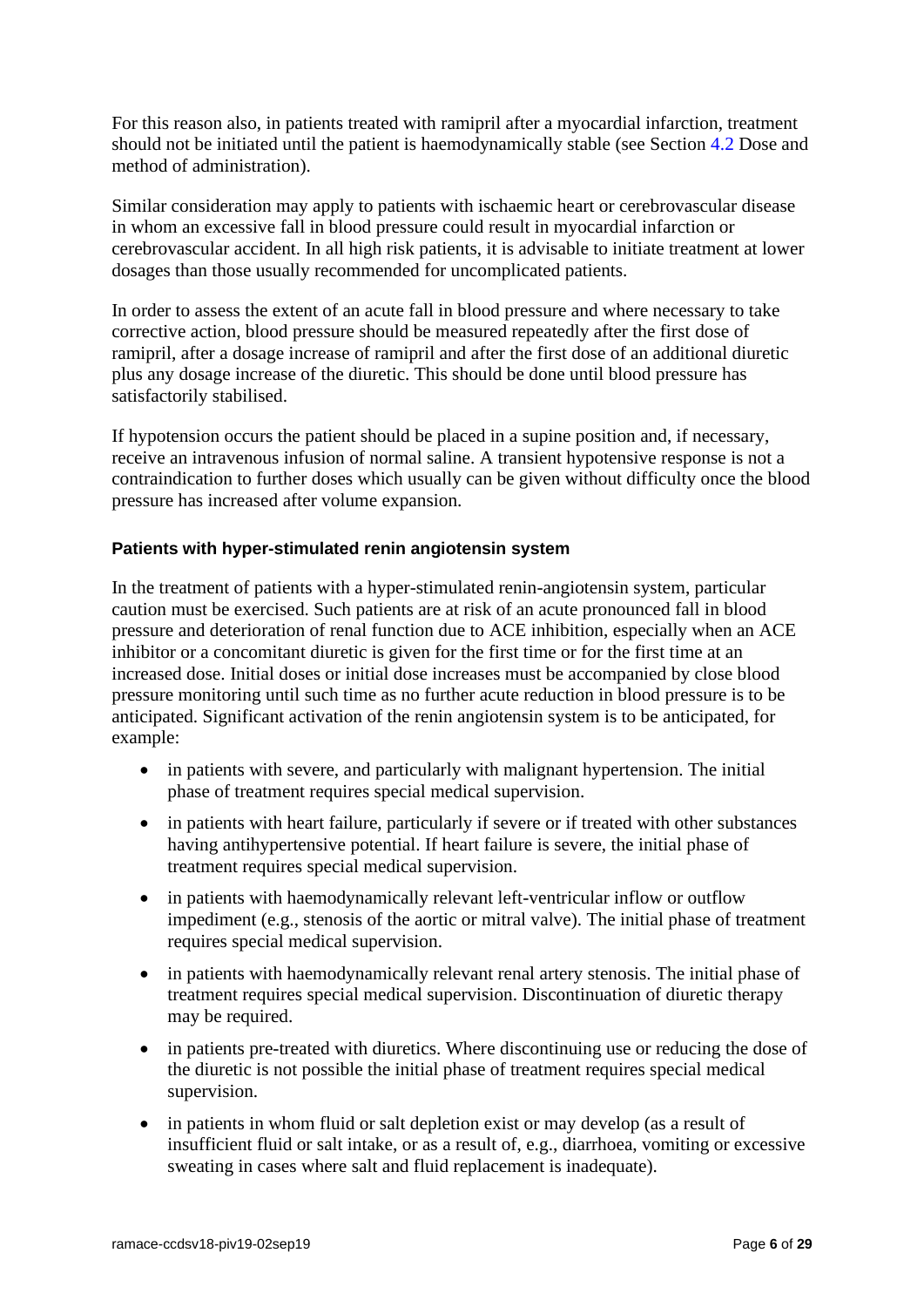Generally, it is recommended that dehydration, hypovolaemia or salt depletion be corrected before initiating treatment (in patients with heart failure, however, such corrective action must be carefully weighed against the risk of volume overload). When these conditions have become clinically relevant, treatment with ramipril must only be started or continued if appropriate steps are taken concurrently to prevent an excessive fall in blood pressure and deterioration of renal function.

## **Dual blockade of the renin-angiotensin-aldosterone system (RAAS)**

Dual blockade of the renin-angiotensin-aldosterone system by combining ramipril with an angiotensin II receptor antagonist (AIIRA) or with aliskiren is not recommended since there are increased risks of hypotension, hyperkalaemia and changes in renal function. The use of ramipril in combination with aliskiren is contraindicated in patients with diabetes mellitus or renal impairment (creatinine clearance <60 mL/min) (see Section [4.3](#page-3-1) Contraindications).

The use of ramipril in combination with an AIIRA is contraindicated in patients with diabetic nephropathy.

## **Monitoring of renal function**

It is recommended that renal function be monitored, particularly in the initial weeks of treatment with an ACE inhibitor. Particularly careful monitoring is required in patients with

- heart failure
- renovascular disease, including patients with haemodynamically relevant unilateral renal artery stenosis. In the latter patient group, even a small increase in serum creatinine may be indicative of unilateral loss of renal function
- impairment of renal function
- kidney transplant.

#### **Electrolyte monitoring**

It is recommended that serum potassium and serum sodium be monitored regularly. More frequent monitoring of serum potassium is necessary in patients with impaired renal function.

#### **Patients at particular risk from a pronounced reduction in blood pressure**

In patients who would be at particular risk from an undesirably pronounced reduction in blood pressure (e.g. patients with haemodynamically relevant stenoses of the coronary arteries or of the blood vessels supplying the brain), the initial phase of treatment requires special medical supervision.

#### **Neutropenia/Agranulocytosis**

Agranulocytosis and bone marrow depression (including leucopenia/neutropenia) have been reported with ACE inhibitors. These have mostly occurred in patients with pre-existing impaired renal function, collagen vascular disease, immunosuppressant therapy or a combination of these complicating factors. Most episodes of leucopenia and neutropenia have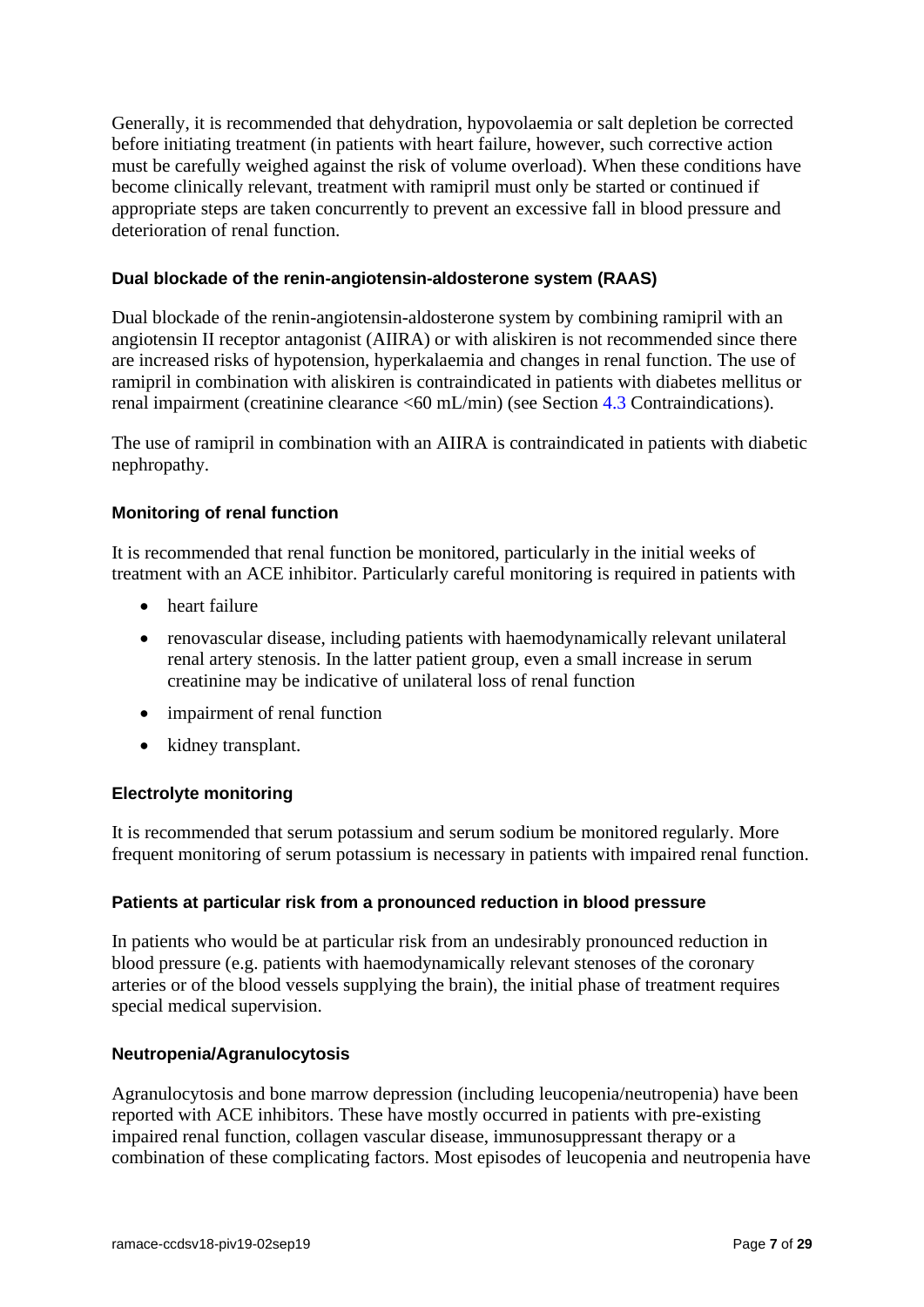been single, transient occurrences without any associated clinical symptoms. In addition, data to establish a causal relationship are currently lacking.

It is recommended that white blood cell counts be monitored to permit detection of a possible leucopenia, particularly in the initial phase of treatment. More frequent monitoring is advised in the initial phase of treatment and in patients with collagen vascular disease, renal disease (serum creatinine  $\geq 180$  µmol/L) and those on multiple drug therapy with agents known to be nephrotoxic or myelosuppressive.

## **Cough**

A persistent dry (non-productive) irritating cough has been reported with most ACE inhibitors in use. The frequency of reports has been increasing since cough was first recognised as a side-effect of ACE inhibition. In various studies, the incidence of cough varies between 2 to 15 % depending upon the drug, dosage and duration of use.

The cough is often worse when lying down or at night. The cough is more common in women (who account for 2/3 of the reported cases). Patients who cough may have increased bronchial reactivity compared to those who do not cough. The observed higher frequency of this complication in non-smokers may be due to higher level of tolerance to cough by smokers.

The mechanism of this adverse reaction is not clear but most likely to be secondary to the effects of converting-enzyme inhibitor on kinins (bradykinin and/or prostaglandin) resulting in stimulation of pulmonary cough reflex.

Once a patient has developed intolerable cough, an attempt may be made to switch the patient to another ACE inhibitor. The reaction may recur on rechallenge with another ACE inhibitor but this is not invariably the case. A change in anti-hypertensive regime may be required in severe cases. Non-steroidal anti-inflammatory drugs (eg. sulindac) have been reported to be effective in relieving coughing induced by ACE inhibitors. In mild hypertensive patients, or patients likely to be treated with other antihypertensive agents, it is unlikely that risks of prescribing a non-steroidal anti-inflammatory drug will outweigh the benefit of relieving cough.

## **Hyperkalaemia**

Because the ACE inhibitors decrease the formation of Angiotensin II, which results in decreased production of aldosterone, increase in serum potassium levels (>5.5 mEq/L) are not unexpected with this class of drugs. Hyperkalaemia is more likely in patients with some degree of renal impairment, those treated with potassium sparing diuretics or potassium supplements and/ or consuming potassium containing salt substitutes, or in patients taking other medicines associated with increases in serum potassium (eg trimethoprim containing medicines). Diabetics, and particularly elderly diabetics, may be at increased risk of hyperkalaemia. In some patients, hyponatraemia may coexist with hyperkalaemia. It is recommended that patients undergoing ACE inhibitor treatment should have measurement of serum electrolytes (including potassium, sodium and urea) regularly. This is more important in patients taking diuretics.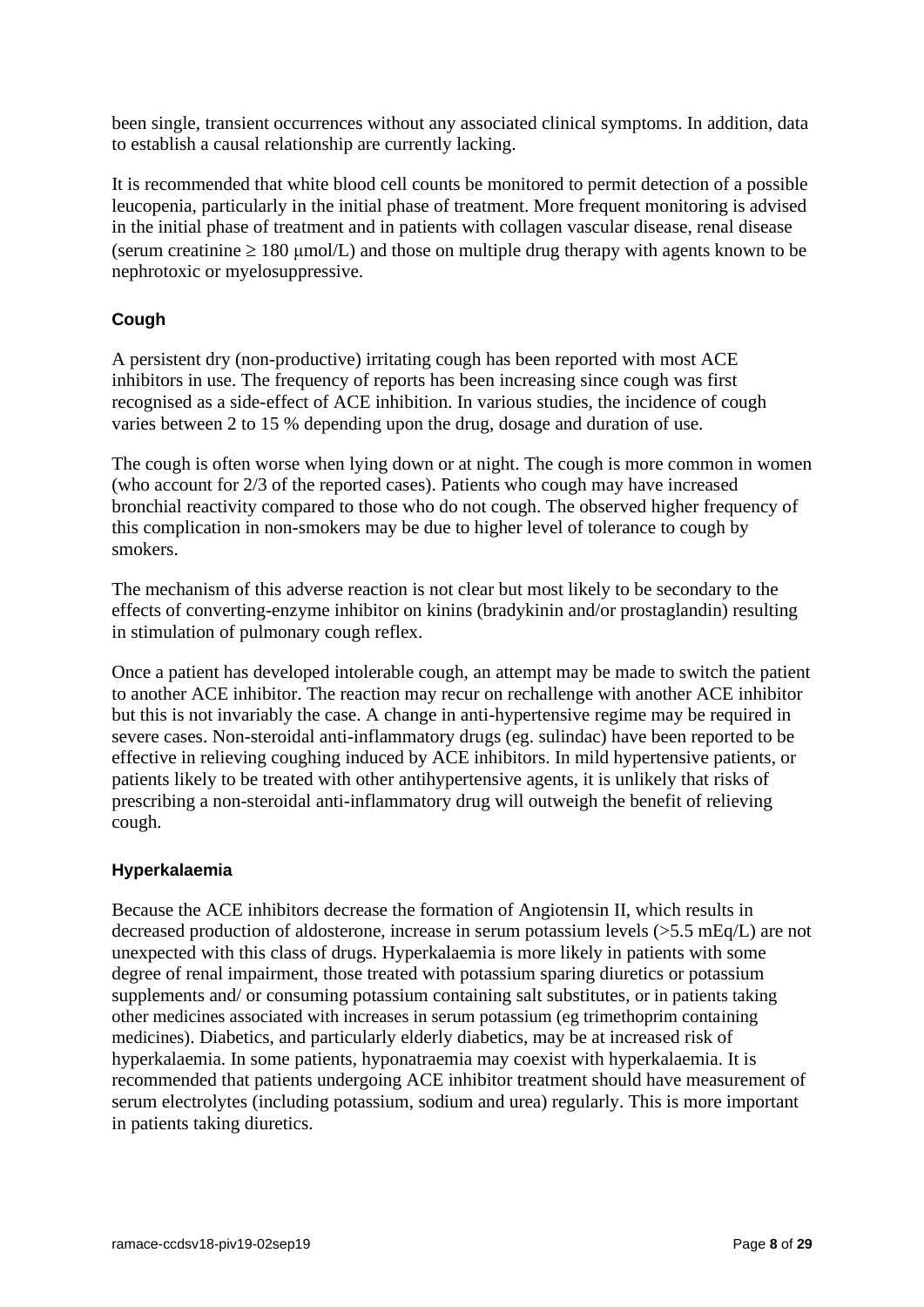#### **Dermatological Reactions**

Dermatological reactions characterised by maculo-papular pruritic rashes and sometimes photosensitivity has been reported with another ACE inhibitor. Rare and sometimes severe skin reactions (lichenoid eruptions, psoriasis, pemphigus like rash, rosacea, Stevens-Johnson syndrome etc.) have been reported. A causal relationship is difficult to assess.

Patients who developed a cutaneous adverse event with one ACE inhibitor may be free of reaction when switched to another drug of the same class, but there are also reports of crossreactivity.

#### **Taste Disturbances (Dysgeusia)**

Taste disturbances were reported to be high (up to 12.5 %) with high doses of another ACE inhibitor. The actual incidence of taste disturbance is probably low  $(< 0.5\%$ ) but data in this respect is scarce and difficult to interpret.

Taste disturbances with ACE inhibitors are described as suppression of taste or a metallic sensation in the mouth or sometimes there may be taste reduction of even complete loss of taste. The dysgeusia occurs usually in the first weeks of treatment and usually disappears within 1 - 3 months of treatment.

#### **Surgery/Anaesthesia**

In patients undergoing major surgery or anaesthesia who are being treated with agents that produce hypotension, ACE inhibitors may block Angiotensin II formation secondary to compensatory renin release. If hypotension occurs, and is considered to be due to this mechanism, it can be corrected by volume expansion.

#### **Use in hepatic impairment**

As ramipril is a prodrug metabolised in the liver to its active moiety, particular caution and close monitoring should be applied to patients with impaired liver function, as the response to treatment may be either increased or reduced. The metabolism of the parent compound and, therefore, the formation of the bioactive metabolite ramiprilat may be diminished, resulting in markedly elevated plasma levels of the parent compound (due to the reduced activity of the esterases in the liver) (See Section [4.2](#page-1-0) Dose and method of administration). Patients in whom severe liver cirrhosis with oedema and/or ascites is present, the renin angiotensin system may be significantly activated; therefore, particular caution must be exercised in treating these patients.

#### **Use in renal impairment**

Ramipril can prevent progressive renal failure in patients with persistent proteinuria in excess of 1 g/day. The nephroprotective effect of ramipril was observed to be more evident at doses greater than 1.25 mg in a small post hoc analysis which examined changes in serum creatinine and GFR (rather than changes in the rate of decline of GFR) after 3 months treatment with ramipril. This effect could depend upon the selective availability at the renal tissue site and on the patient's sodium status. These studies also indicate that, in renally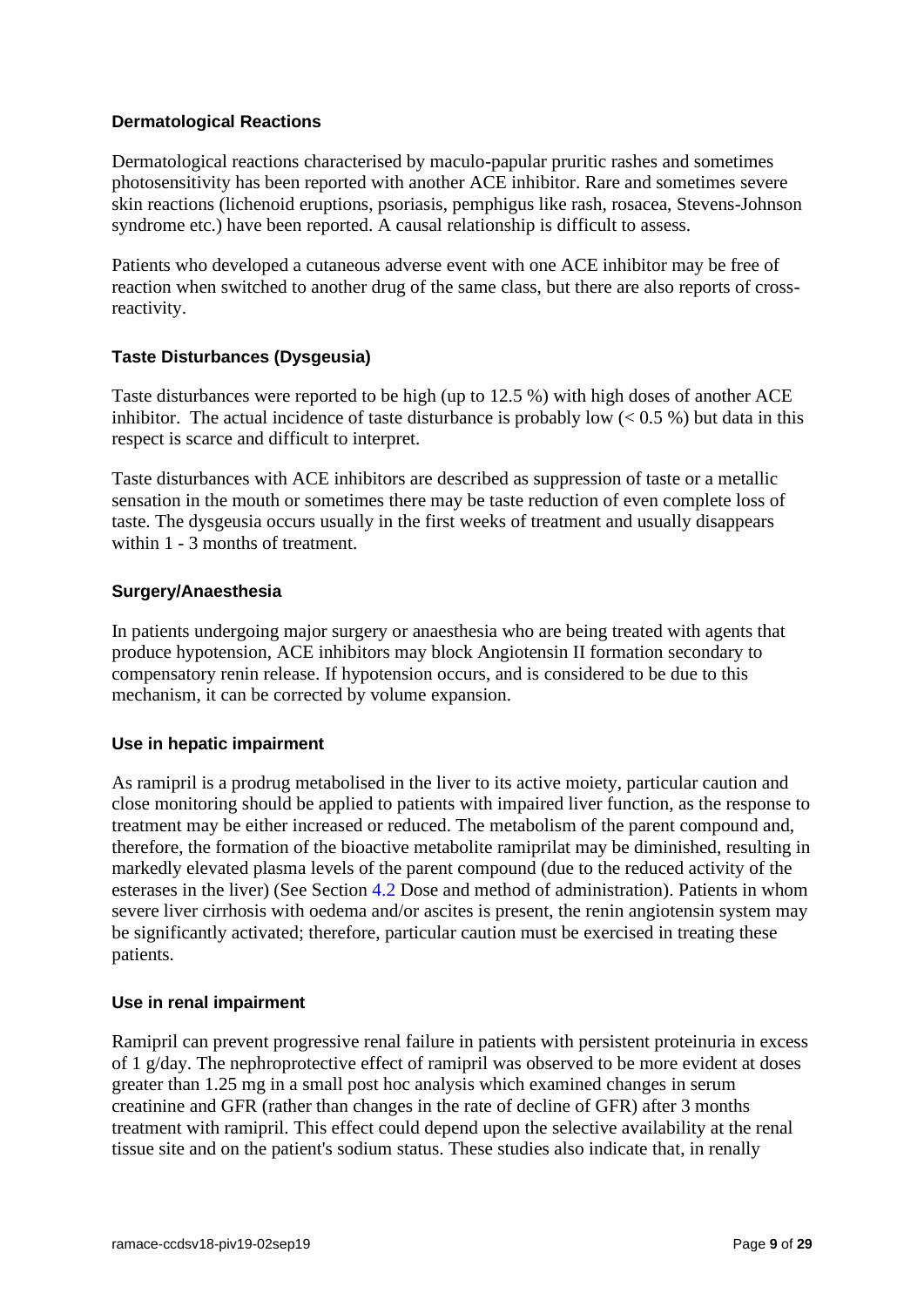impaired patients, higher doses of ramipril did not represent a higher risk than did lower doses of ramipril.

As a consequence of inhibiting the renin-angiotensin-aldosterone system, changes in renal function may be anticipated in susceptible individuals. In patients with severe congestive heart failure whose renal function may depend on the activity of the renin-angiotensinaldosterone system, treatment with angiotensin converting enzyme inhibitors, including ramipril may be associated with oliguria and/ or progressive azotemia and (rarely) with acute renal failure and/ or death.

In patients after renal transplantation, there is a risk of renal impairment.

In clinical studies in hypertensive patients with unilateral or bilateral renal artery stenosis, increases in blood urea nitrogen and serum creatinine were observed in 20 % of patients. These increases are usually reversible upon discontinuation of ACE treatment and/or diuretic therapy. In such patients, renal function should be monitored during the first few weeks of therapy.

Patients with unilateral renal artery disease present a special problem as deterioration of function may not be apparent from measurement of blood urea nitrogen and serum creatinine. Even a small increase in serum creatinine may be indicative of unilateral loss of renal function.

Some hypertensive patients with no apparent pre-existing renal vascular disease have developed increases in blood urea and serum creatinine which is usually minor and transient, especially when ramipril has been given concomitantly with a diuretic in patients with preexisting renal impairment. Dosage reduction of ramipril and/ or discontinuation of the diuretic may be required. Additionally, in patients with renal insufficiency, serum potassium should be monitored more frequently as there is a risk of hyperkalaemia.

There is insufficient experience in the use of ramipril in patients with severe renal impairment (ie. creatinine clearance less than 20 mL/min/1.73 m<sup>2</sup> body surface area).

Ramipril is not suitable for the treatment of patients requiring haemodialysis for endstage renal failure since only negligible amounts are dialysable.

Evaluation of the hypertensive patient or patient with heart failure should always include assessment of renal function (See Section [4.2](#page-1-0) Dose and method of administration). If a deterioration in renal function has occurred after treatment with one ACE inhibitor, then it is likely to be precipitated by another and in these patients, other classes of antihypertensive agent should be preferred.

#### **Use in the elderly**

In clinical trials, no overall difference in effectiveness or safety has been observed between patients over 65 and younger patients. However, since both liver and kidney function may decline with age, the starting dose of ramipril should be reduced to 1.25 mg daily. Some elderly patients may be particularly responsive to ACE inhibitors. Evaluation of renal function at the beginning of treatment is recommended.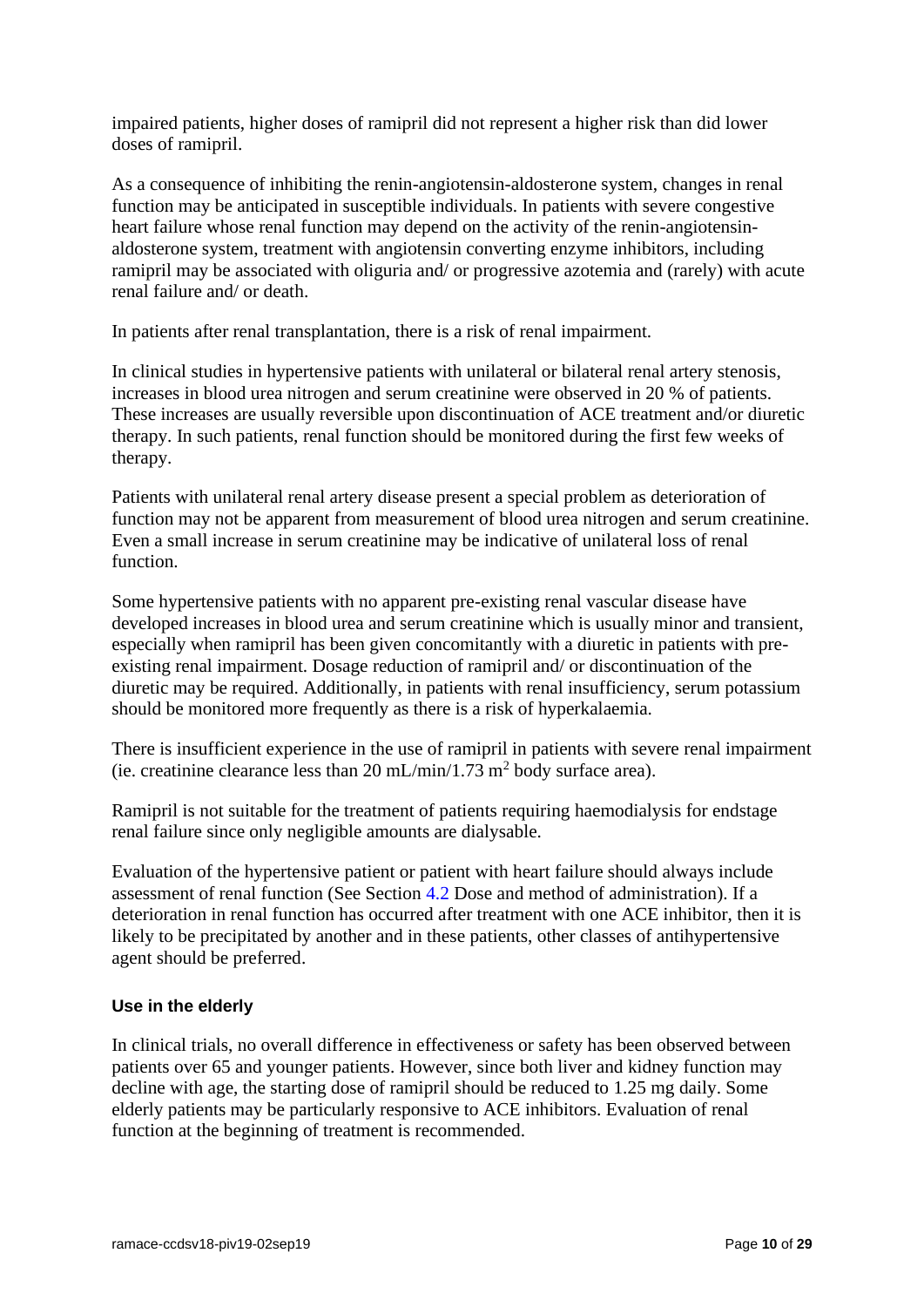#### **Paediatric use**

The safety and effectiveness of ramipril have not been established in children.

#### **Effects on laboratory tests**

The serum sodium level may decrease. Elevation of serum potassium may occur, since ramipril leads to a decrease in aldosterone secretion; potassium-sparing diuretics or potassium supplements should therefore be avoided. Increases in serum bilirubin and/or liver enzymes have been observed. Mild to severe decreases in haemoglobin (also due to haemolytic anaemia), red blood cells platelets and white blood cells have been observed with ACE inhibitors. Eosinophilia has also been seen. Raised titres of antinuclear antibodies have been observed with other ACE inhibitors.

#### <span id="page-10-0"></span>**4.5 INTERACTIONS WITH OTHER MEDICINES AND OTHER FORMS OF INTERACTIONS**

#### **Sacubitril/valsartan**

The concomitant use of ACE inhibitors with sacubitril/valsartan therapy is contraindicated as this increases the risk of angioedema (see Section [4.3](#page-3-1) Contraindications).

#### **Extracorporeal treatments**

Extracorporeal treatments leading to contact of blood with negatively charged surfaces must be avoided, such as dialysis or haemofiltration with high-flux dialyser membranes and lowdensity lipoprotein apheresis with dextran sulfate due to the risk of severe anaphylactoid reactions.

#### **Aliskiren-containing medicines**

The combination of ramipril with aliskiren-containing medicines is contraindicated in patients with diabetes mellitus or with moderate to severe renal impairment (creatinine clearance <60 mL/min) and is not recommended in other patients (see Section [4.3](#page-3-1) Contraindications and Section [4.4](#page-3-0) Special warnings and precautions for use.

#### **Angiotensin II receptor antagonists (AIIRAs)**

The use of ramipril in combination with an AIIRA is contraindicated in patients with diabetic nephropathy and is not recommended in other patients.

#### **Antihypertensive drugs**

Possible potentiation of the antihypertensive effect must be anticipated when ramipril is administered concurrently with other antihypertensive agents and other substances with antihypertensive potential (eg. nitrates, tricyclic antidepressants, anaesthetics). Regular monitoring of serum sodium is recommended in patients undergoing concurrent diuretic therapy.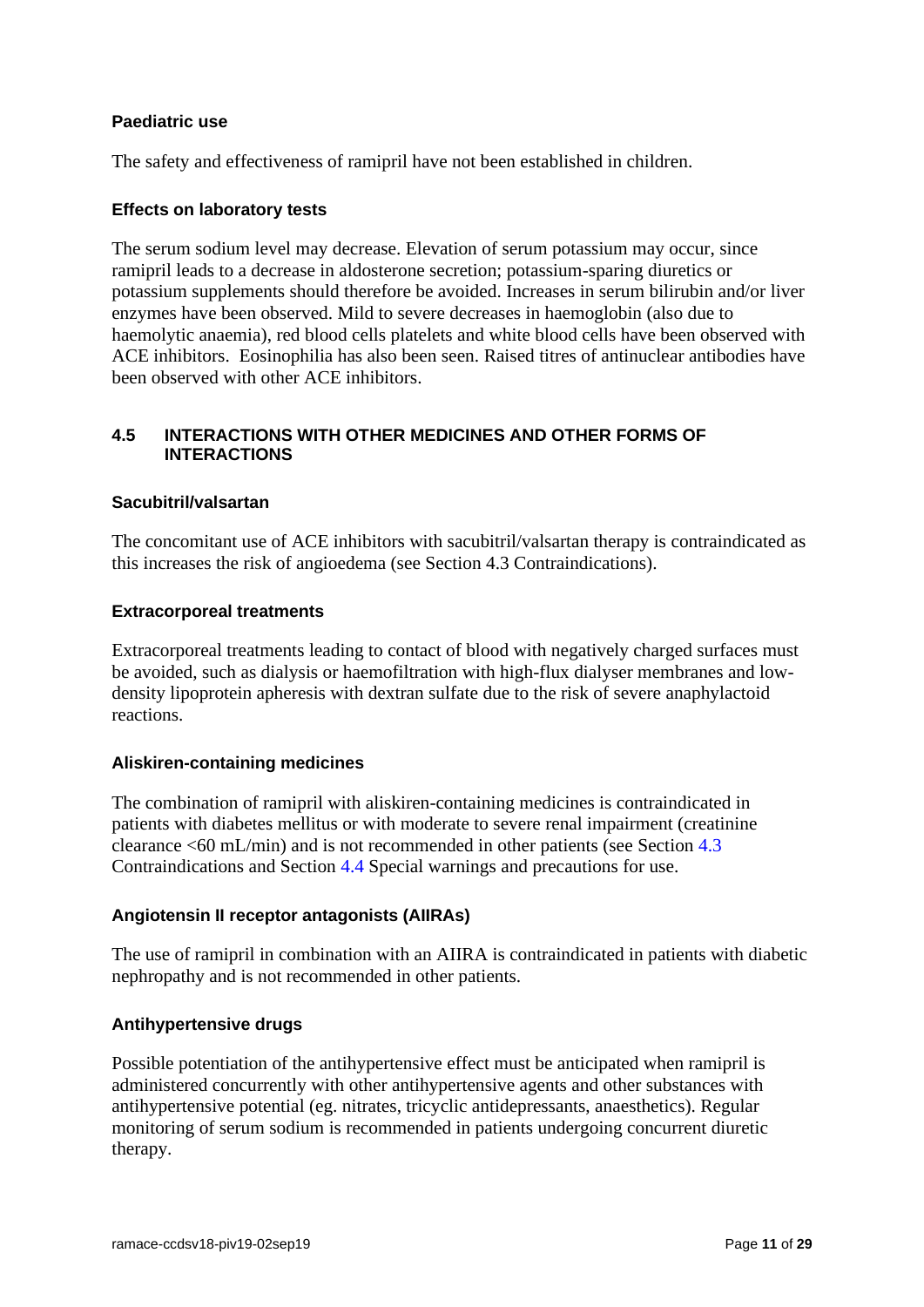#### **Vasopressor sympathomimetics**

The antihypertensive effect of ramipril may be reduced by concurrent administration of vasopressor sympathomimetics. Particularly close blood pressure monitoring is recommended.

#### **Diuretics**

Patients on diuretics, especially those in whom diuretic therapy was recently instituted, may occasionally experience an excessive reduction of blood pressure after initiation of therapy with ramipril. The possibility of hypotensive effects with ramipril can be minimised by either discontinuing the diuretic or increasing the salt intake prior to initiation of treatment with ramipril. If this is not possible, the starting dose should be reduced (See Section [4.2](#page-1-0) Dose and method of administration). Regular monitoring of serum sodium is necessary in patients undergoing concurrent diuretic therapy.

#### **Potassium supplements, potassium sparing diuretics**

Ramipril can attenuate potassium loss caused by thiazide diuretics. Potassium sparing diuretics (spironolactone, amiloride, triamterene and others), potassium supplements, potassium salts or other medicinal products (eg trimethoprim containing medicines) that may increase serum potassium levels can increase the risk of hyperkalaemia. This increase can sometimes be severe, and should be anticipated. Therefore, if concomitant use of such agents is indicated, they should be given with caution, and the patient's serum potassium should be monitored frequently.

#### **Lithium**

Excretion of lithium may be reduced by ACE inhibitors. Increased serum lithium levels and symptoms of lithium toxicity (eg. cardiotoxic and neurotoxic effects) have been reported in patients receiving ACE inhibitors during therapy with lithium. These drugs should be coadministered with caution, and frequent monitoring of serum lithium levels is recommended. If a diuretic is also used, the risk of lithium toxicity may be increased.

#### **NSAIDS**

As with other ACE inhibitors, a decrease in the antihypertensive effects of ramipril in patients taking non-steroidal anti-inflammatory drugs (eg. acetylsalicylic acid, phenylbutazone, indometacin) is to be anticipated. Furthermore, concomitant treatment of ACE inhibitors and NSAIDs may lead to an increased risk of worsening renal function and an increase in serum potassium.

#### **Combination use of ACE inhibitors or angiotensin receptor antagonists, antiinflammatory drugs and thiazide diuretics**

Concomitant use of a renin-angiotensin system inhibiting drug (ACE-inhibitor or angiotensin receptor antagonist), an anti-inflammatory drug (NSAID, including COX-2 inhibitor) and a thiazide diuretic may increase the risk of renal impairment. This includes use in fixedcombination products containing more than one class of drug. The combination of these agents should be administered with caution, especially in the elderly and in patients with pre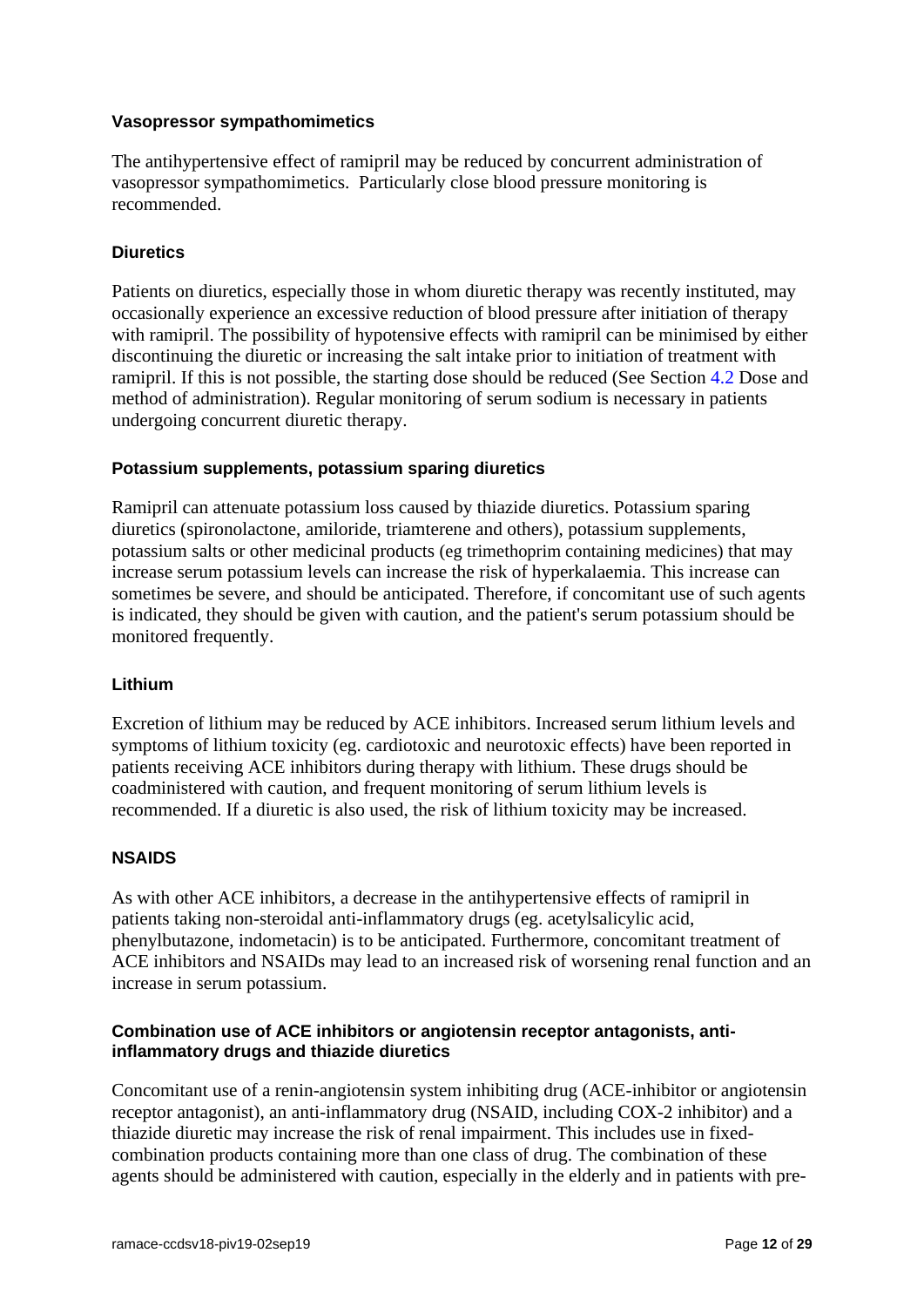existing renal impairment. Renal function (serum creatinine) should be monitored after initiation of concomitant therapy, and periodically thereafter.

#### **Anaesthetics**

General anaesthetics or anaesthetics with an antihypertensive action may cause the blood pressure to drop further in patients taking ramipril. Appropriate counter-measures, such as increasing the blood volume or, if necessary, administering angiotensin II, should be taken before or during surgery.

#### **Antidiabetic agents**

ACE inhibitors may reduce insulin resistance. The possibility of an increased blood sugar reduction must be considered in patients treated concurrently with ramipril and antidiabetic agents such as insulin and sulphonylurea derivatives. Particularly close blood glucose monitoring is, therefore, recommended in the initial phase of co-administration.

#### **Vildagliptin**

An increased incidence of angioedema was found in patients taking ACE inhibitors and vildagliptin.

#### **Heparin**

A rise in serum potassium concentration is possible when ramipril and heparin are administered concurrently.

#### **Alcohol**

Concomitant administration with alcohol may lead to increased vasodilation. Ramipril may potentiate the effect of alcohol.

#### **Desensitisation therapy**

The likelihood and severity of anaphylactic and anaphylactoid reactions to insect venom is increased under ACE inhibition. It is assumed that this effect may also occur in connection with other allergens.

#### **Other**

Allopurinol, immunosuppressants, corticosteroids, procainamide, cytostatic agents and other substances that may change the blood picture. The likelihood of blood picture changes is increased when ramipril is administered with these substances.

A high intake of dietary salt may decrease the effects of antihypertensive medication.

mTOR inhibitors (e.g. temsirolimus): An increased incidence of angioedema was observed in patients taking ACE inhibitors and mTOR inhibitors (mammalian target of rapamycin inhibitors).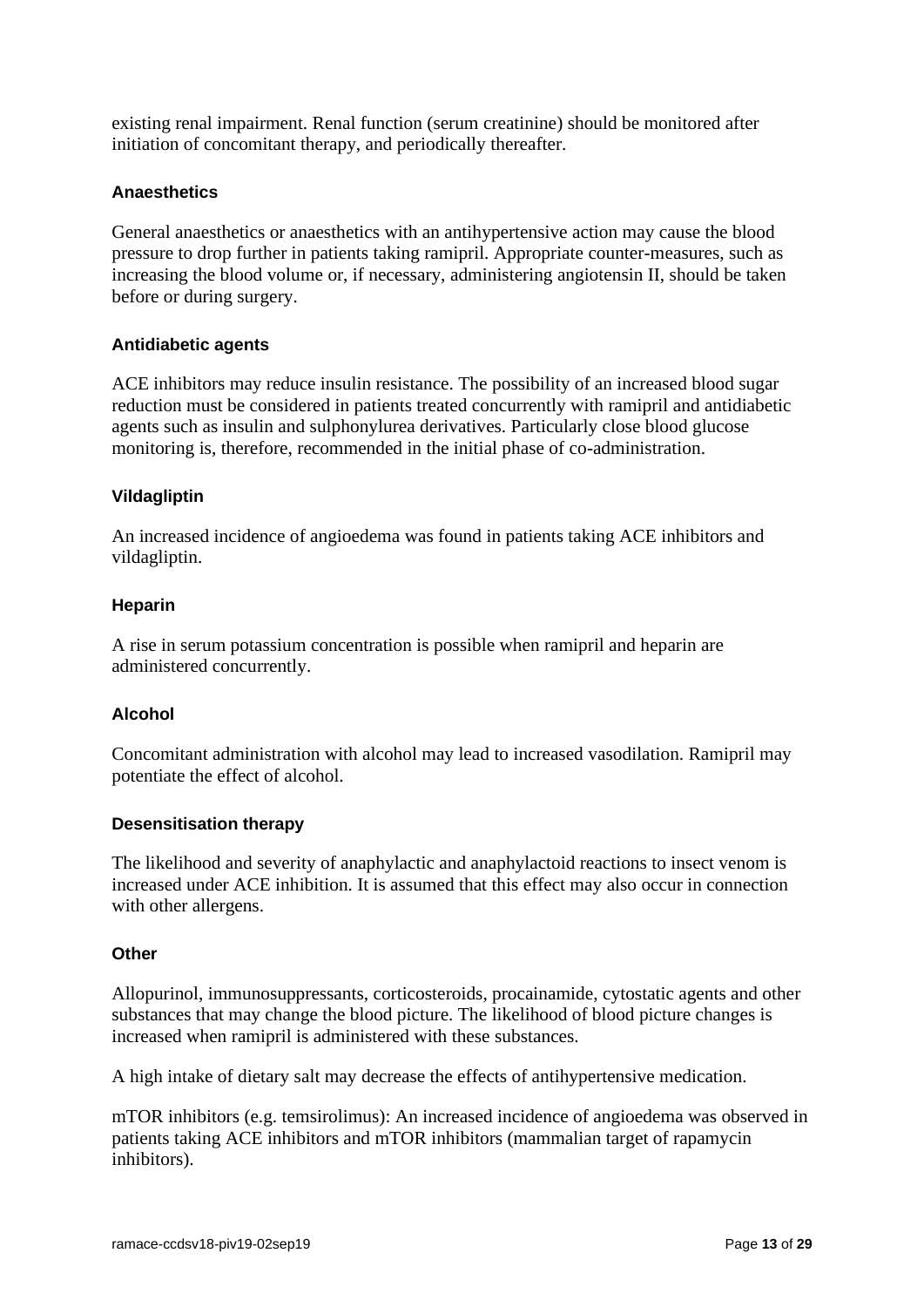Neprilysin (NEP) inhibitors: An increased risk of angioedema has been reported with concomitant use of ACE inhibitors and NEP inhibitors.

## **4.6 FERTILITY, PREGNANCY AND LACTATION**

#### **Effects on fertility**

No data available.

#### **Use in pregnancy**

Category D.

As with all ACE inhibitors, ramipril must not be taken during pregnancy. Pregnancy must be excluded before starting treatment with ramipril and avoided during the treatment. Otherwise there is a risk of harm to the foetus.

If a patient intends to become pregnant, treatment with ACE inhibitors must be discontinued and replaced by another form of treatment.

If a patient becomes pregnant while on ACE inhibitors, she must immediately inform her doctor to discuss a change in medication and further management.

There are no adequate and well-controlled studies of ramipril in pregnant women. Data, however, show that ramipril crosses the human placenta. Post marketing experience with all ACE inhibitors suggests that exposure in utero may be associated with hypotension and decreased renal perfusion in the foetus. ACE inhibitors have also been associated with foetal death in utero.

A historical cohort study in over 29,000 infants born to non-diabetic mothers has shown 2.7 times higher risk for congenital malformations in infants exposed to any ACE inhibitor during the first trimester compared to no exposure. The risk ratios for cardiovascular and central nervous system malformations were 3.7 times (95% confidence interval 1.89 to 7.3) and 4.4 times (95% confidence interval 1.37 to 14.02) respectively, compared to no exposure.

When ACE inhibitors have been used during the second and third trimesters of pregnancy, there have been reports of neonatal hypotension, renal failure, skull hypoplasia and death.

Oligohydramnios has also been reported, presumably resulting from decreased foetal renal function; oligohydramnios has been associated with foetal limb contractures, craniofacial malformations, hypoplastic lung development, and intrauterine growth retardation. Prematurity and patent ductus arteriosus have been reported, although it is not clear whether these occurrences were due to the ACE-inhibitor exposure or to the mother's underlying disease.

#### **Use in lactation**

Ingestion of a single 10 mg dose of ramipril resulted in undetectable amounts of ramipril and its metabolites in breast milk. However, there is evidence that ramiprilat is excreted in rat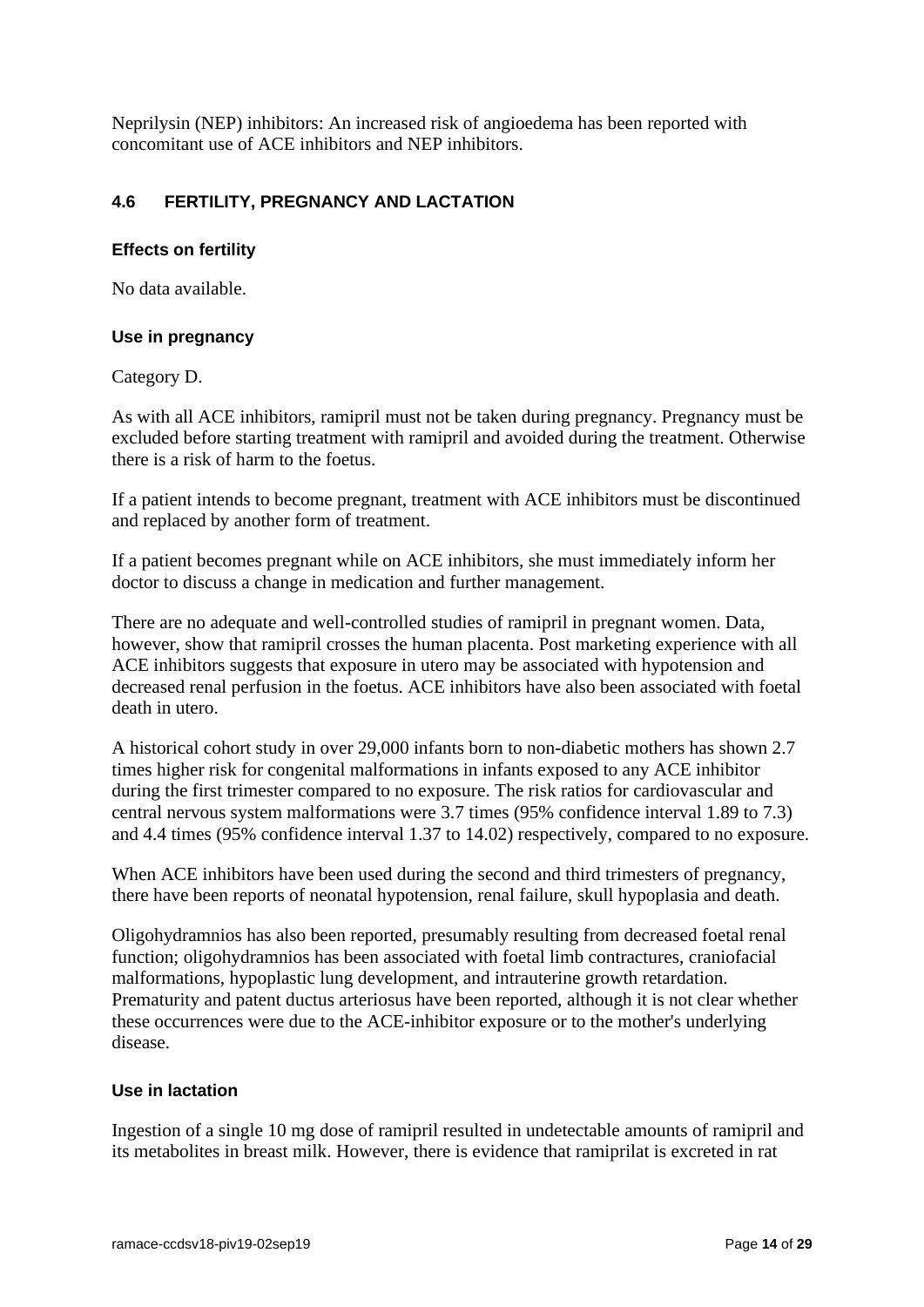milk, hence ramipril should not be given to nursing mothers. If treatment with ramipril is necessary during lactation, the patient should not breast feed.

## **4.7 EFFECTS ON ABILITY TO DRIVE AND USE MACHINES**

The antihypertensive effect in individual cases may be symptomatic. Some adverse effects (e.g. some symptoms of reduction in blood pressure such as light-headedness, dizziness) may impair the patient's ability to concentrate and react. Treatment with any blood pressure lowering agent may, therefore, affect the ability to drive, cross the road safely or operate machinery, especially at the start of treatment or when changing over from other preparations, or during concomitant use of alcohol.

## <span id="page-14-0"></span>**4.8 ADVERSE EFFECTS (UNDESIRABLE EFFECTS)**

Ramipril has been evaluated for safety in over 4 000 patients with hypertension. The frequency of adverse reactions associated with ramipril was low in clinical trials. Generally, adverse reactions are mild and transient, and do not require discontinuation of therapy. The most frequently reported adverse reactions are nausea, dizziness and headache. Cough has been reported in clinical trials with an incidence of between less than 2 % and up to 5.5%.

In placebo-controlled trials, however, there was an excess of upper respiratory infection and flu syndrome in the ramipril group. As these studies were carried out before the relationship of cough to ACE inhibitors was recognised, some of these events may represent ramiprilinduced cough.

When used to treat nephropathy, the risks of ramipril therapy are no greater than when it is used to treat hypertension.

Similarly, the available information available from the HOPE study in 9200 patients does not reveal any increased risk of treatment with 10 mg ramipril in high risk cardiovascular patients or in diabetics.

The following lists adverse events reported in clinical trials with an incidence of greater than 2 % (more common) and those with an incidence of equal to or less than 2 % (less common).

## **More Common**

#### *Cardiovascular*

Symptomatic hypotension characterised by dizziness, weakness, nausea, headache, palpitations, tiredness, dizziness, lightheadedness, impaired reactions or tinnitus may occur particularly at initiation of treatment or after increasing the dose of ramipril (see Section [4.4](#page-3-0) Special warnings and precautions for use). Orthostatic blood pressure decreased (disturbed orthostatic regulation), syncope.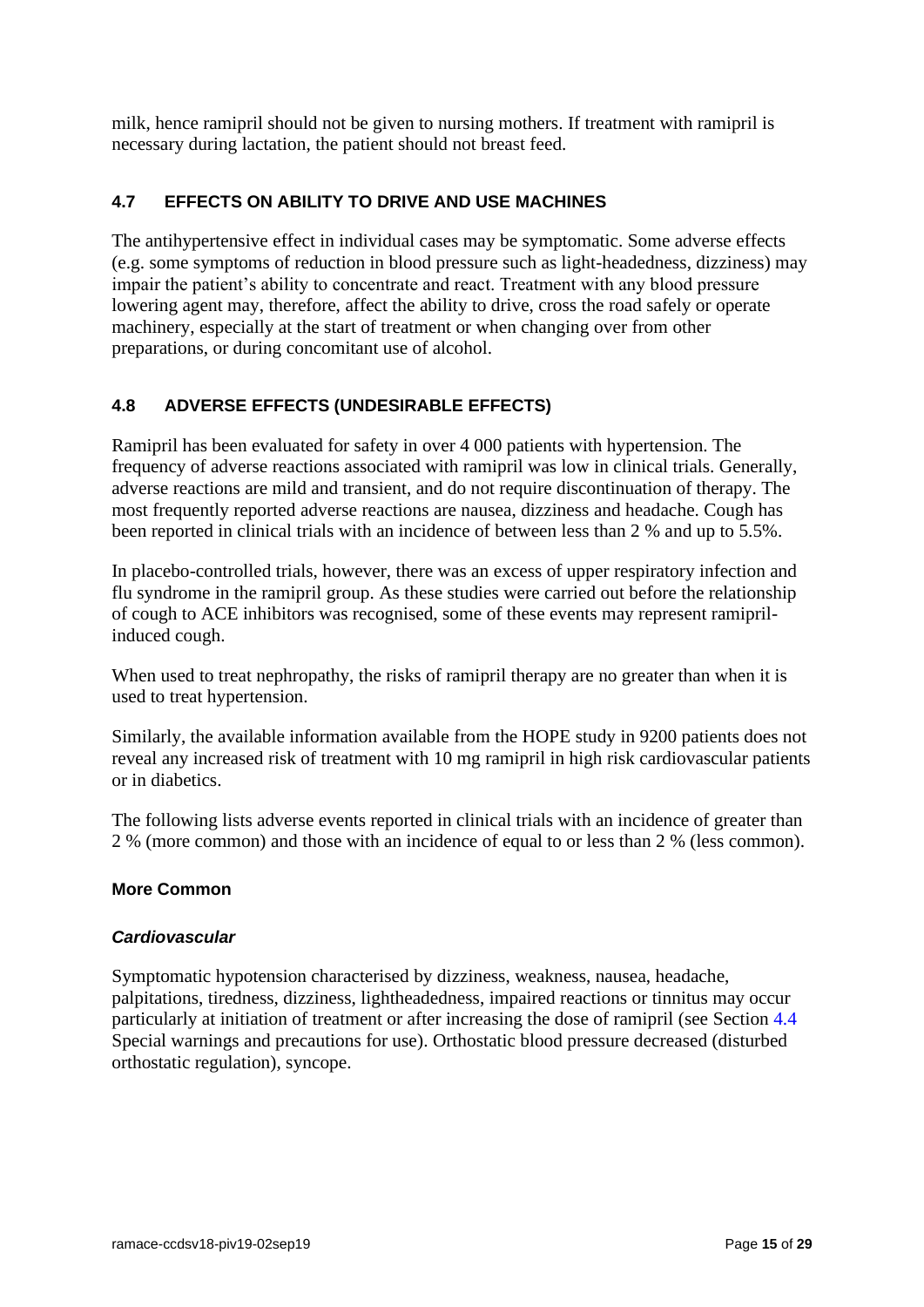#### *Gastrointestinal*

Nausea, vomiting, abdominal pain and diarrhoea may occur, but these reactions are often transient. Gastrointestinal inflammation, digestive disturbances, abdominal discomfort, dyspepsia.

#### *Dermatologic*

Apparent hypersensitivity reactions (manifested by dermatitis, pruritus, or rash, with or without fever see Section [4.4](#page-3-0) Special warnings and precautions for use). Rash in particular maculo-papular.

#### *Cough*

A persistent, dry (non-productive) and/or tickling cough has been reported with ramipril as with other ACE inhibitors. Bronchitis, sinusitis, dyspnoea.

#### *Musculoskeletal and connective tissue disorders*

Muscle spasms (muscle cramps), myalgia.

#### *Metabolism and nutrition disorders*

Blood potassium increased.

#### *General disorders and administration site conditions*

Chest pain, fatigue.

#### **Less Common**

#### *Cardiovascular*

Peripheral oedema, flushing and disturbed orthostatic regulation may be observed. Isolated cases of syncope, angina pectoris, arrhythmias, chest pain, palpitations, tachycardia, myocardial ischaemia and myocardial infarction have been observed. Exacerbation of perfusion disturbances due to vascular stenosis. Cerebral ischaemia leading to transient ischaemic attacks or stroke. Vasculitis.

#### *Renal*

Some hypertensive patients with no apparent pre-existing renal disease have developed minor, usually transient, increases in BUN and serum creatinine when taking ramipril, particularly when ramipril was given concomitantly with a diuretic (see Section [4.4](#page-3-0) Special warnings and precautions for use). Impairment of renal function (isolated cases progressing to acute renal failure) may develop. Deterioration of pre-existing proteinuria (although ACE inhibitors usually reduce proteinuria) or an increase in urinary output may occur. Blood urea and blood creatinine may also be increased.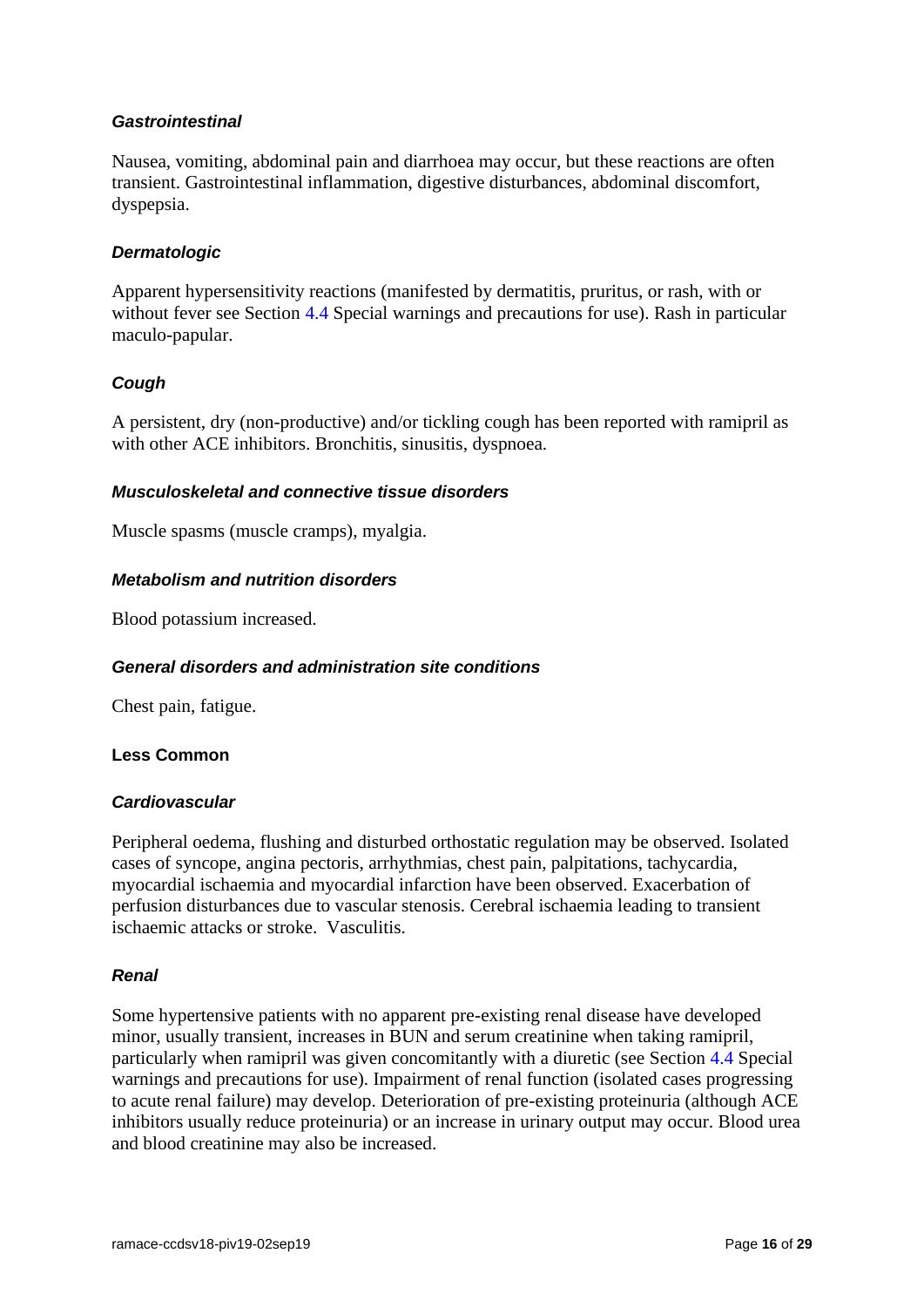### *Angioedema*

In uncommon cases angioedema, and rarely including fatal angioedema, has occurred during therapy with ACE inhibitors, including ramipril. If laryngeal stridor or angioedema of the face, tongue or glottis occurs, treatment with ramipril must be discontinued and appropriate therapy started immediately (See Section [4.4](#page-3-0) Special warnings and precautions for use).

#### *Gastrointestinal*

Abdominal or gastric pain including gastritis (sometimes with enzyme changes suggesting pancreatitis), pancreatitis (cases of fatal outcome have been exceptionally reported with ACE inhibitors), pancreatic enzymes increased, small bowel angioedema, anorexia, decreased appetite, constipation, dry mouth, dysphagia, gastroenteritis, increased salivation, taste or smell disturbances, ageusia (loss of taste), dysgeusia (taste disturbances).

#### *Hepatobiliary disorder*

Hepatic enzymes and/or bilirubin conjugated increased.

#### *Dermatologic, mucosal and cutaneous*

Reactions such as conjunctivitis, urticaria, pruritus, alopecia, onycholysis, precipitation and/or intensification of Raynaud's phenomenon and hyperhidrosis (sweating) have been observed (See also Section [4.4](#page-3-0) Special warnings and precautions for use).

#### *Neurologic and Psychiatric*

Amnesia, confusion, convulsions, depressed mood, depression, disorders of balance, hearing loss, headache (not causally related to reduction in blood pressure), insomnia, loss of appetite, nervousness, anxiety, neuralgia, neuropathy, paraesthesia, restlessness, somnolence, tinnitus, tremor, vertigo, sleep disorders including somnolence (drowsiness) and vision disturbances including blurred vision.

#### *Blood and lymphatic system disorders*

Eosinophilia.

#### *Respiratory, thoracic and mediastinal disorders*

Bronchospasm including asthma aggravated, nasal congestion.

#### *Reproductive system and breast disorders*

Impotence and reduced libido (as generally possible in unusually low blood pressure and as possible consequence of other adverse effects).

#### *Musculoskeletal and connective tissue disorders*

Arthralgia.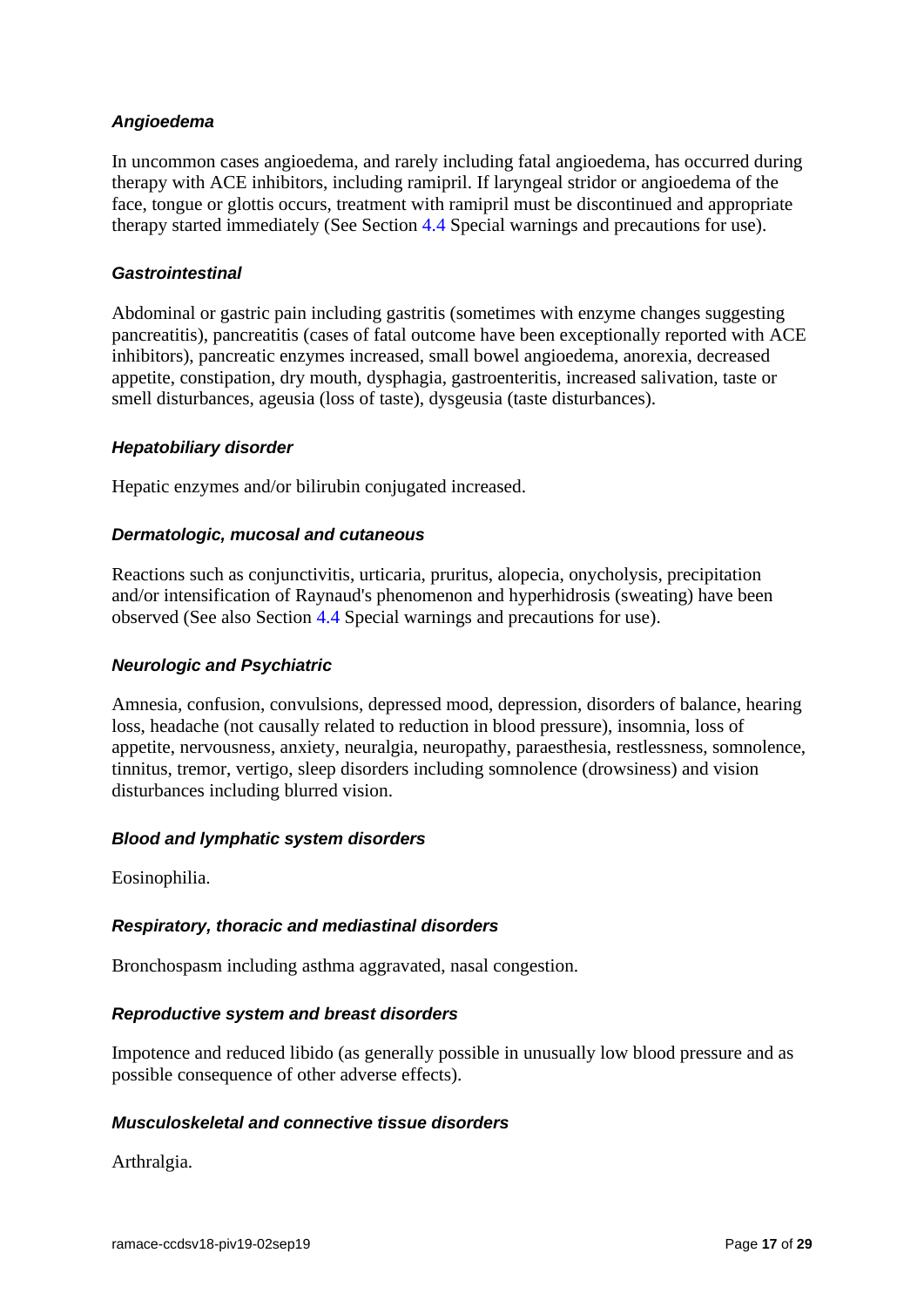#### *General disorders and administration site conditions*

Pyrexia (fever).

#### **Other**

Rarely, cholestatic jaundice, liver damage (including acute liver failure), have been reported. Also photosensitivity reactions and purpura have occurred. The likelihood and the severity of anaphylactic and anaphylactoid reactions may be increased whilst taking ACE inhibitors. This must be considered when desensitisation is performed. Isolated cases of agranulocytosis, pancytopenia or bone marrow depression or failure may occur.

#### *Blood and lymphatic system disorders*

Decreased white blood cell count (including neutropenia or agranulocytosis), red blood cell count, haemoglobin and platelet count, haemolytic anaemia.

#### *Nervous system disorders*

Balance disorder, cerebral ischaemia including ischaemic stroke and transient ischaemic attack, psychomotor skills impaired (impaired reactions), burning sensation, parosmia (smell disturbances).

#### *Ear and labyrinth disorders*

Hearing impairment.

#### *Gastrointestinal disorders*

Glossitis, aphtous stomatitis (inflammatory reactions of the oral cavity).

#### *Skin and subcutaneous tissue disorders*

Exfoliative dermatitis, toxic epidermal necrolysis, Stevens-Johnson syndrome, erythema multiforme, pemphigus, psoriasis aggravated, dermatitis psoriasiform, pemphigoid or lichenoid exanthema or enanthema, alopecia.

#### *Endocrine disorders*

Syndrome of inappropriate antidiuretic hormone secretion (SIADH).

#### *Metabolism and nutrition disorders*

Blood sodium decreased.

#### *Vascular disorders*

Hypoperfusion (exacerbation of perfusion disturbances), Raynaud's phenomenon.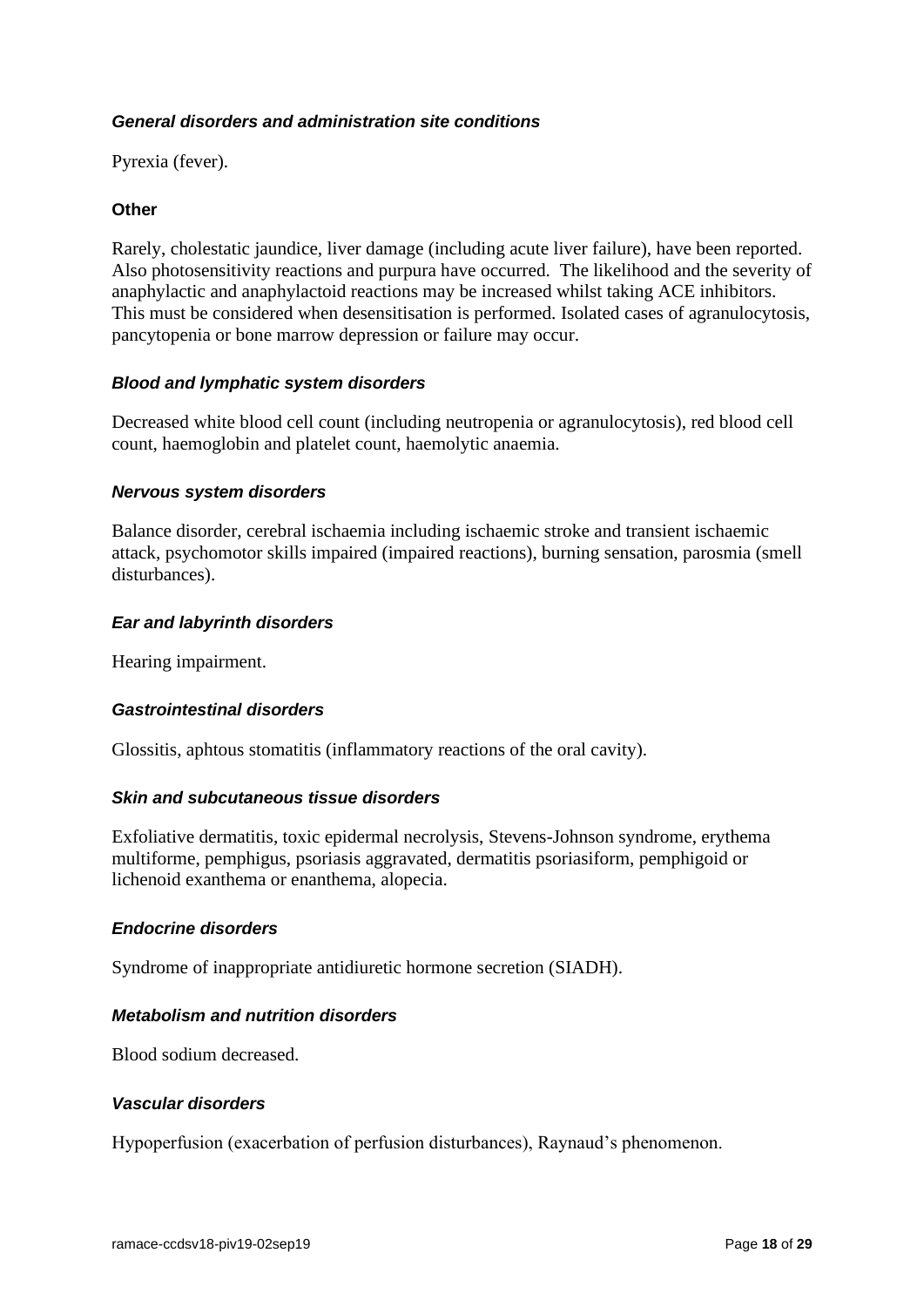#### *General disorders and administration site conditions*

Asthenia (weakness).

#### *Immune system disorders*

Anaphylactic or anaphylactoid reactions (severe anaphylactic and anaphylactoid reactions to insect venoma is increased under ACE inhibition), antinuclear antibody increased.

#### *Hepatobiliary disorders*

Heptocellular damage, acute hepatic failure, cholestatic or cytolytic hepatitis (fatal outcome has been very exceptional).

#### *Reproductive system and breast disorders*

Gynaecomastia.

#### *Psychiatric disorders*

Confusional state, disturbance in attention.

#### **Reporting suspected adverse reactions**

Reporting suspected adverse reactions after registration of the medicinal product is important. It allows continued monitoring of the benefit-risk balance of the medicinal product. Healthcare professionals are asked to report any suspected adverse reactions at [www.tga.gov.au/reporting-problems.](http://www.tga.gov.au/reporting-problems)

### **4.9 OVERDOSE**

In cases of overdose, the following may occur: excessive peripheral vasodilation, severe hypotension, shock, bradycardia, electrolyte disturbances, renal failure.

The treatment given depends on how and when the drug was taken and on the type and severity of symptoms. Steps must be taken to eliminate ramipril which has not yet been absorbed (e.g. administration of adsorbants during the first 30 minutes if possible). Vital and organ functions must be monitored under intensive care conditions, and safeguarded if necessary. In case of hypotension, administration of  $\alpha$ 1-adrenergic agonists should be considered in addition to volume and salt substitution.

No experience is available concerning the efficacy of forced diuresis, altering urine pH, haemofiltration, or dialysis in speeding up the elimination of ramipril or ramiprilat. If dialysis or haemofiltration is considered, consideration must be given to the fact that ramipril is contraindicated with certain high flux filtration membranes and with dextran sulfate LDL apheresis (see Section [4.3](#page-3-1) Contraindications).

For information on the management of overdose, contact the Poisons Information Centre on 13 11 26 (Australia).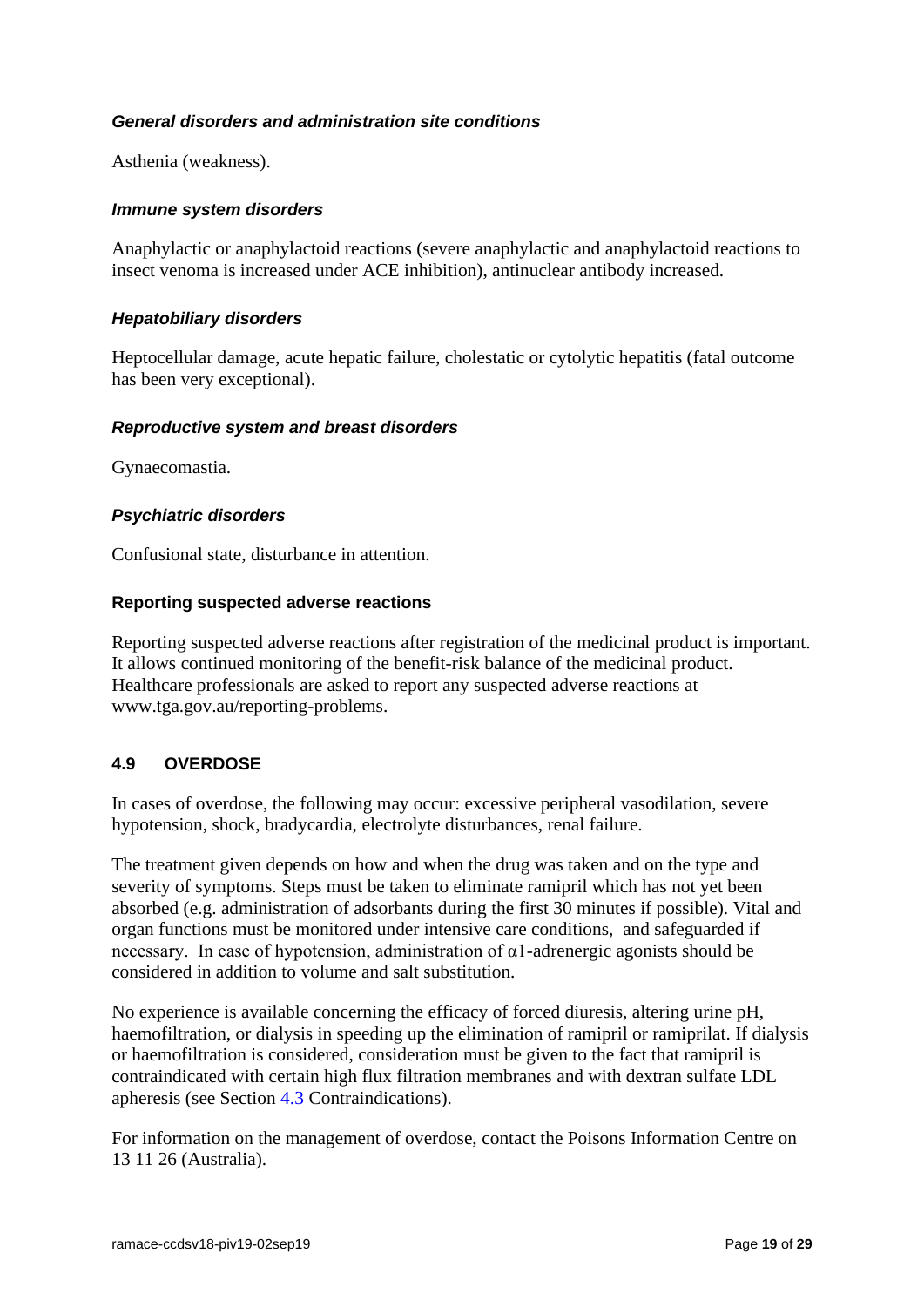## **5 PHARMACOLOGICAL PROPERTIES**

## **5.1 PHARMACODYNAMIC PROPERTIES**

Pharmacotherapeutic group: ACE Inhibitors, plain, ATC code C09AA05.

Single doses of ramipril of 2.5 - 20 mg produce approximately 60 - 80 % inhibition of ACE activity 4 hours after dosing with approximately 40 - 60% inhibition after 24 hours. Multiple oral doses of ramipril of 2.0 mg or more cause plasma ACE activity to fall by more than 90 % 4 hours after dosing, with over 80 % inhibition of ACE activity remaining 24 hours after dosing. The more prolonged effect of even small multiple doses presumably reflects saturation of ACE binding sites by ramiprilat and relatively slow release from those sites.

#### **Mechanism of action**

Ramipril is a prodrug which, after absorption from the gastrointestinal tract, is hydrolysed in the liver to form the active moiety, ramiprilat. Ramipril and ramiprilat inhibit angiotensinconverting enzyme (ACE) which is identical to KININASE II. This converting enzyme (ACE) is a peptidyl dipeptidase that catalyses the conversion of angiotensin I to the vasoconstrictor substance, angiotensin II. Angiotensin II also stimulates aldosterone secretion by the adrenal cortex, thus inhibition of ACE results in decreased plasma angiotensin II, which leads to decreased vasopressor activity and to decreased aldosterone secretion. The latter decrease may result in a small increase in serum potassium.

KININASE II is one of the enzymes responsible for the degradation of bradykinin, a potent vasodepressor peptide. The inhibition of KININASE II activity by ramipril prevents the degradation of bradykinin thus leading to increased levels of this potent vasodepressor substance. While the mechanism through which ramipril lowers blood pressure is believed to be primarily suppression of the renin-angiotensin-aldosterone system, ramipril has an antihypertensive effect even in patients with low renin hypertension. Although ramipril was antihypertensive in all races studied, black hypertensive patients (usually a low renin hypertensive population) had a smaller average response to monotherapy than non-black patients.

The nephroprotective effects of ramipril are in addition to its antihypertensive action. These effects are a result of its beneficial effects on glomerular permeability which reduces protein filtration (an intrinsically toxic biological process) and thus contributes to its antiproteinuria effects.

#### **Clinical trials**

#### *Hypertension*

Administration of ramipril to patients with mild to moderate hypertension results in a reduction of both supine and standing blood pressure to about the same extent with no compensatory tachycardia. Symptomatic postural hypotension is infrequent, although it can occur in patients who are salt and/or volume depleted (See Section [4.4](#page-3-0) Special warnings and precautions for use). Use of ramipril in combination with thiazide diuretics gives a blood pressure lowering effect greater than that seen with either agent alone.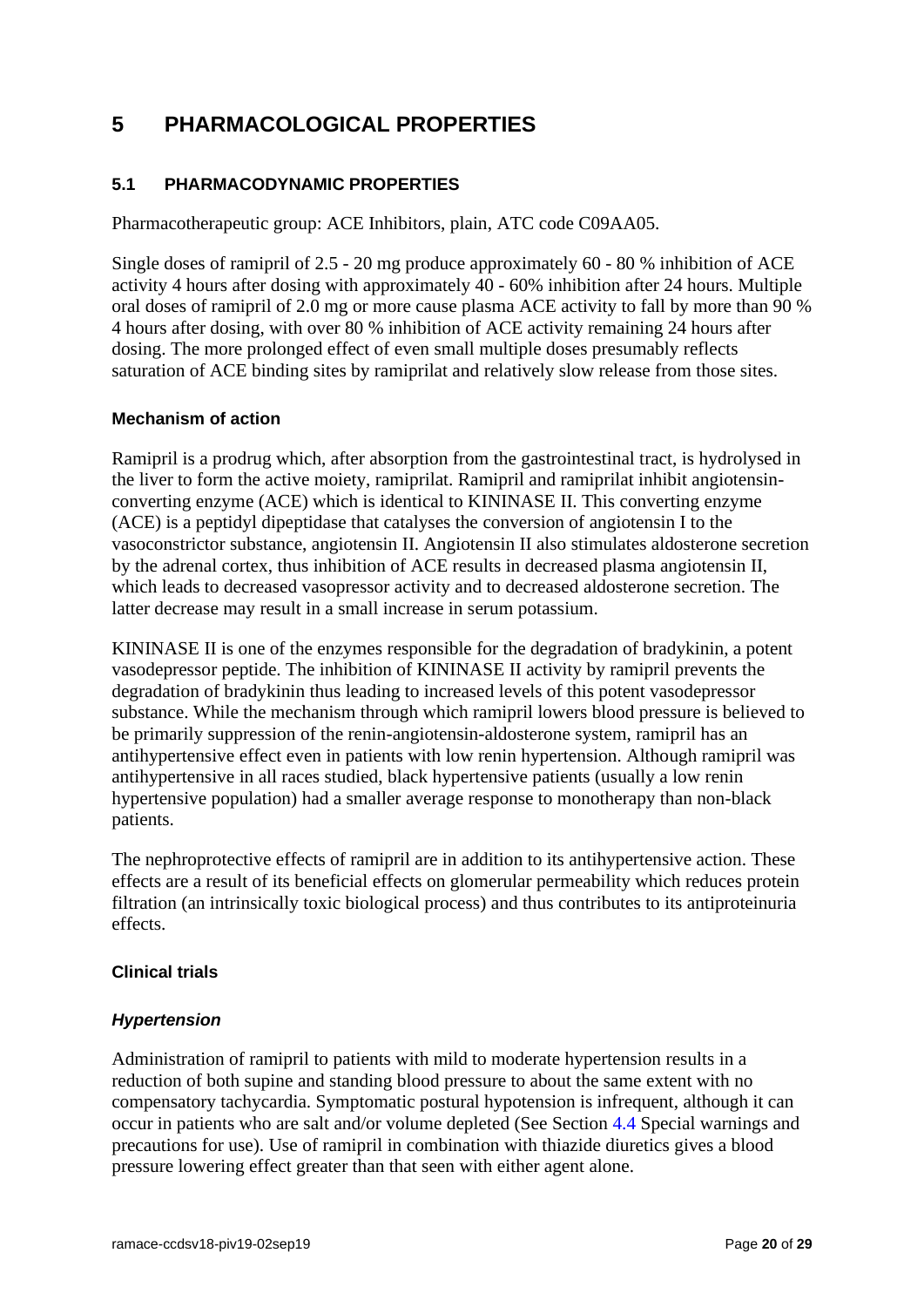In single-dose studies, doses of 5 - 20 mg of ramipril lowered blood pressure within 1 – 2 hours, with peak reductions achieved 3 - 6 hours after dosing. The antihypertensive effect of a single dose persisted for 24 hours. In longer term (4 - 12 weeks) controlled studies, once - daily doses of 2.5 - 10 mg were similar in their effect, lowering supine or standing systolic and diastolic blood pressures 24 hours after dosing by about 6/4 mmHg more than placebo. In comparisons of peak vs trough effect, the trough effect represented about 50 - 60 % of the peak response.

In most trials, the antihypertensive effect of ramipril increased during the first several weeks of repeated measurements. The antihypertensive effect of ramipril has been shown to continue during long-term therapy for at least 2 years. Abrupt withdrawal of ramipril has not resulted in a rapid increase in blood pressure.

Interaction studies of ramipril and thiazides have been carried out. Limited experience in controlled and uncontrolled trials combining ramipril with a calcium channel blocker, a loop diuretic, or triple therapy (beta-blocker, vasodilator, and a diuretic) indicate no unusual drugdrug interactions. Other ACE inhibitors have had less than additive effects with beta adrenergic blockers, presumably because both drugs lower blood pressure by inhibiting parts of the renin-angiotensin system.

## *Myocardial infarction*

The efficacy of ramipril has been established in a study of 2 000 patients with myocardial infarction who showed clinical signs of heart failure (ACUTE INFARCT RAMIPRIL EFFICACY). Treatment with ramipril resulted in a significant improvement in survival and clinical outcomes. Over an average follow-up period of 15 months, ramipril reduced all cause mortality by 6 % compared to placebo (risk reduction 27 %,  $p = 0.002$ ) and reduced the risk of secondary outcomes including progression to severe/ resistant heart failure, reinfarction, stroke or death (in the absence of any prior validated event) by 19 % ( $p =$ 0.008). These results are based on intention-to-treat analysis and are therefore likely to be conservative in terms of potential benefit of ramipril. A subsidiary analysis showed that the benefit of ramipril in terms of survival was evident as early as one month into treatment. The difference in mortality in the two groups at 30 days represented a risk reduction for the ramipril group over placebo of 29 % ( $p = 0.053$ ).

#### *Non-diabetic or diabetic nephropathy*

#### *Non-diabetic nephropathy:*

In **overt**, mostly non-diabetic (13% diabetic subjects included) nephropathy, the pivotal REIN Study (Ramipril Efficacy In Nephropathy) (N=166) has demonstrated statistically significant decreases in the rate of progression of renal insufficiency and the development of end stage renal failure. The populations studied in this placebo controlled trial included normotensive patients, patients with uncontrolled mild to moderate hypertension (DBP >90mmHg) and patients with controlled mild to moderate hypertension. For those with uncontrolled hypertension, the target blood pressure was pre-defined (DBP <90mmHg) and, if this was not achieved with study medication (ramipril or placebo) alone, additional antihypertensives were added. The improvements observed are more dramatic with poorer (elevated) baseline proteinuria ( $\geq$ 3g/24hours) but are also observed at lower baseline proteinuria (>1 and <3g/24hours). At this level of proteinuria, subgroup analysis in the REIN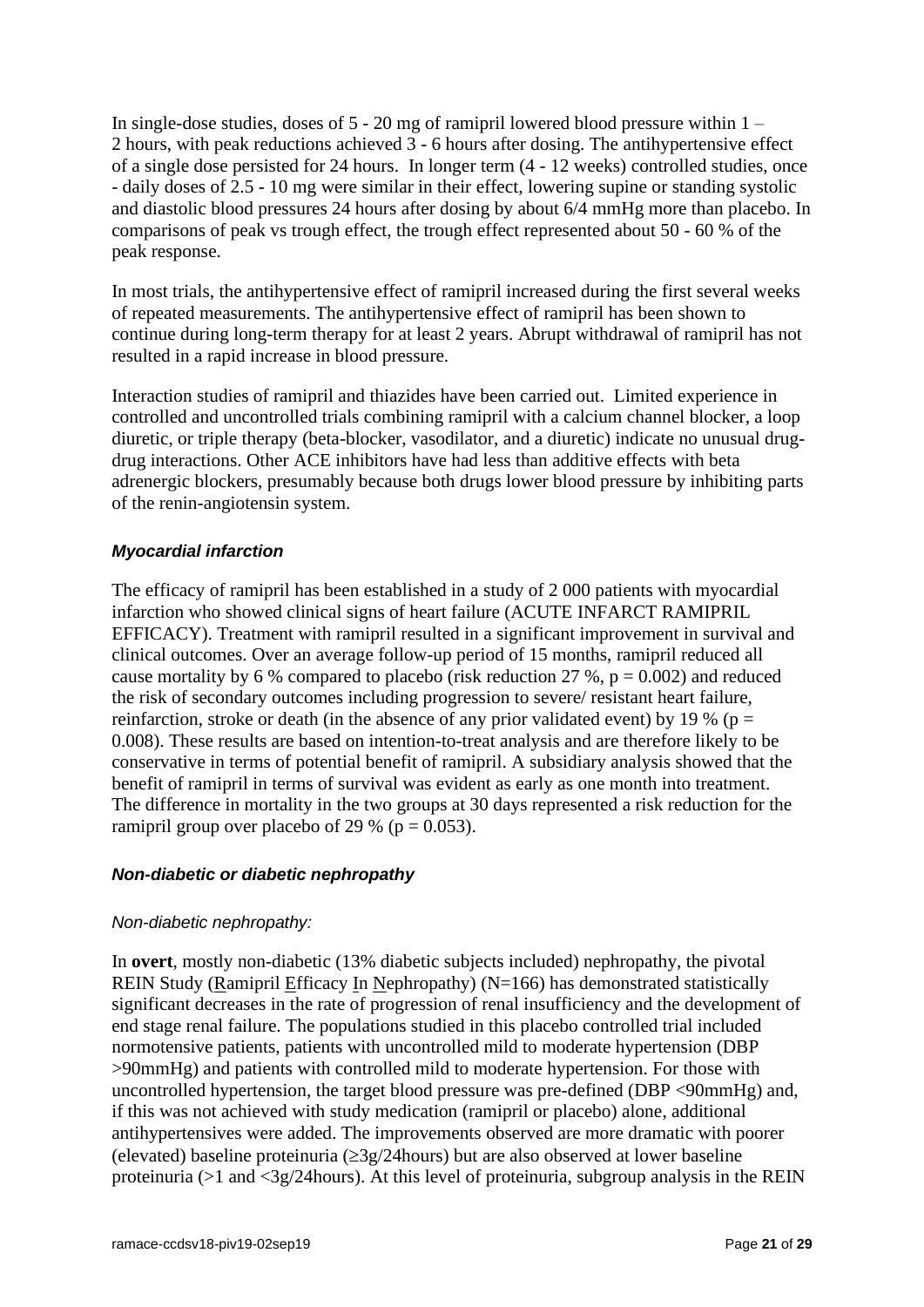study indicated that only patients with worse (lower) GFR  $\left( \langle 45mL/min/1.73m^2 \rangle \right)$  received statistically significant benefits in end stage renal failure. The results of the REIN study are summarised below:

| <b>Patient</b><br>proteinuria<br>baseline (N) | <b>Endpoint</b>                                                                              |                                       | Ramipril +<br>conventional<br>therapy | Placebo +<br>conventional<br>therapy | P-value              |
|-----------------------------------------------|----------------------------------------------------------------------------------------------|---------------------------------------|---------------------------------------|--------------------------------------|----------------------|
|                                               | Secondary endpoint:                                                                          | Overall                               | $9(9.1\%)$                            | 18 (20.7%)                           | 0.01                 |
|                                               | <b>ESRF</b><br>(end-stage renal<br>failure) overall and by<br>baseline GFR                   | >45<br>mL/min/1.73m <sup>2</sup>      | $2(3.3\%)$                            | $1(2.4\%)$                           | Not reported         |
|                                               |                                                                                              | $\leq45$<br>mL/min/1.73m <sup>2</sup> | 7 (17.9%)                             | 17 (37%)                             | 0.037                |
| proteinuria 1-3g/24hr<br>$(M=186)$            | Secondary endpoint:<br>Progression to proteinuria<br>$\geq$ 3 g/day                          |                                       | 15 (15.2%)                            | 27 (31%)                             | 0.005                |
|                                               | Primary endpoint:<br>Monthly<br>reduction in GFR (mL/min/1.73m <sup>2</sup> )                |                                       | 0.26                                  | 0.29                                 | 0.59<br>(comparison) |
| proteinuria ≥3g/24hr (N=166)                  | Primary endpoint:                                                                            | Overall                               | $-0.54$                               | $-0.88$                              | 0.038                |
|                                               | Change in monthly<br>GFR                                                                     | 3 to<4.5 g/24hr                       | $-0.53$                               | $-0.70$                              | Not reported         |
|                                               | (mL/min/1.73m2)<br>overall and by<br>baseline proteinuria                                    | 4.5 <sub>to</sub><br><7 g/24hr        | $-0.47$                               | $-0.99$                              | Not reported         |
|                                               |                                                                                              | >7 g/24hr                             | $-0.64$                               | $-1.44$                              | Not reported         |
|                                               | Secondary endpoint:<br>ESRF or DOC<br>(end-stage renal failure or doubling of<br>creatinine) |                                       | 18 (23.1%)                            | 40 (45.5%)                           | 0.02<br>(difference) |

#### **Table 1 - Results of the REIN Study**

The improvement in these key endpoints was observed to increase with time, to be maintained long term and to apply to both hypertensive and non-hypertensive patients. A delay of approximately three months was seen prior to detection of the beneficial effects of ramipril, suggesting the value of early treatment.

#### *Diabetic nephropathy:*

Studies in **overt** diabetic nephropathy, particularly the ACE II (angiotensin converting enzyme II study) have demonstrated that both low and high dose ramipril therapy can retard proteinuria and maintain renal health (maintain GFR, creatinine levels and creatinine clearance). The ACE II study, which was an open label followup to the ACE I study with captopril, investigated the effect of intensive (target MAP  $\leq$ 92mm Hg; N= 63) versus moderate (target MAP ≥100 to ≤107 mmHg ; N=66) blood pressure control with ramipril on renal function. While the study observed no significant differences between these moderate and intensive BP control groups, there was no observed deterioration of renal function in this high risk population throughout the two year study (no statistically significant change in serum creatinine or creatinine and a significant improvement in proteinuria). The trial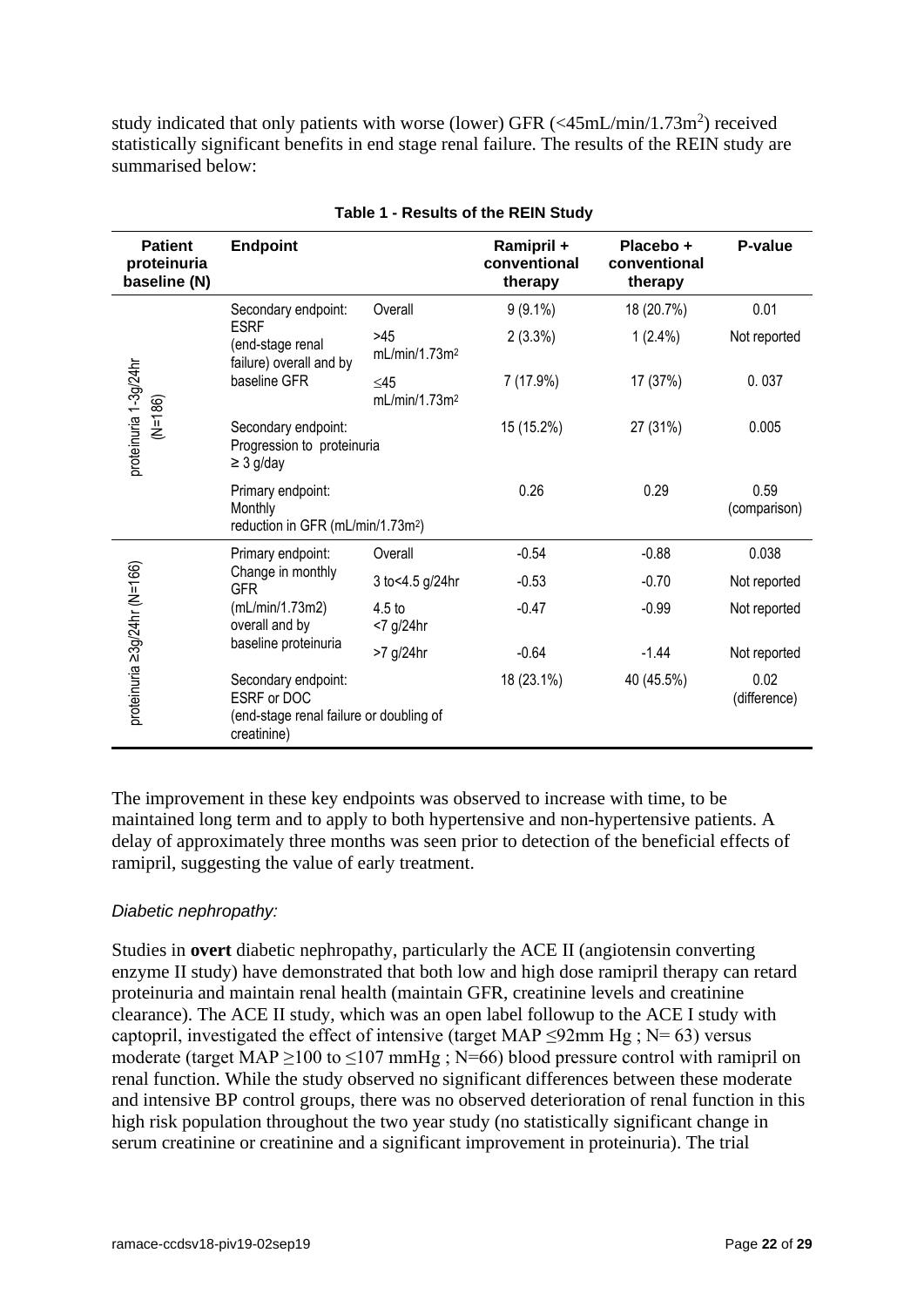therefore demonstrates the benefit of ramipril in maintaining the renal health of diabetic patients. These results are presented below.

| Characteristic ( $N = 129$ )                 | <b>Change from baseline</b> | P-value |
|----------------------------------------------|-----------------------------|---------|
| Primary endpoint: Creatinine clearance       |                             |         |
| 24 hr Creatinine clearance (mL/min)          | 0.14                        | 0.09    |
| Secondary endpoint: Serum creatinine (mg/dL) | 0.06                        | 0.43    |
| Secondary endpoint: Proteinuria              | $-0.19$                     | 0.02    |

|  | Table 2 - Results of the ACE II Study |  |  |  |
|--|---------------------------------------|--|--|--|
|  |                                       |  |  |  |

#### *Patients with an increased cardiovascular risk*

The placebo controlled HOPE study with once daily ramipril was conducted in patients with an increased cardiovascular risk attributable to either vascular diseases (such as manifest coronary heart disease, a history of stroke, or a history of peripheral vascular disease) or to diabetes mellitus plus at least one additional risk factor (such as microalbuminuria, hypertension, elevated total cholesterol levels, low high-density lipoprotein cholesterol levels or smoking). Importantly, patient exclusion criteria included MI/stroke within 4 weeks of the start of the study, heart failure or low ejection fraction (<0.40). Ramipril was administered adjunctive to standard therapy (e.g. in addition to aspirin, cholesterol lowering agents, other antihypertensives, oral antidiabetic agents) and on a preventative basis to over 9,200 such patients. Patients were initiated on ramipril 2.5 mg for one week which was then titrated firstly to ramipril 5 mg for three weeks and then to ramipril 10 mg. The results of the HOPE study in terms of the primary composite endpoint and its components (CV death, MI or stroke) for the whole population (ITT – Intention to Treat) and for those patients with diabetes are presented below.

| <b>Outcome</b>             | Ramipril 10 mg<br>N (%) | <b>Placebo</b><br>N(% | <b>Relative risk</b><br>(95% CI) | P value<br>(log-rank) |
|----------------------------|-------------------------|-----------------------|----------------------------------|-----------------------|
| <b>All patients</b>        | $N = 4645$              | $N = 4652$            |                                  |                       |
| Primary composite endpoint | 651 (14.0)              | 826 (17.8)            | $0.78(0.70-0.86)$                | < 0.001               |
| CV death                   | 282 (6.1)               | 377(8.1)              | $0.74(0.64-0.87)$                | < 0.001               |
| MI                         | 459 (9.9)               | 570 (12.3)            | $0.80(0.70-0.90)$                | < 0.001               |
| Stroke                     | 156 (3.4)               | 226 (4.9)             | $0.68(0.56-0.84)$                | < 0.001               |
| <b>Diabetics</b>           | $N = 1808$              | $N = 1769$            |                                  |                       |
| Primary composite endpoint | 277 (15.3)              | 351 (19.8)            | $0.75(0.64-0.88)$                | 0.0004                |
| CV death                   | 112(6.2)                | 172(9.7)              | $0.63(0.49-0.79)$                | < 0.0001              |
| MI                         | 185 (10.2)              | 229 (13.0)            | $0.78(0.64 - 0.94)$              | 0.01                  |
| <b>Stroke</b>              | 76 (4.2)                | 108(6.1)              | $0.67(0.50-0.90)$                | 0.0074                |

**Table 3 - Results of the HOPE Study in terms of the Primary Composite Endpoint and its Components for the Whole Population and for those Patients with Diabetes**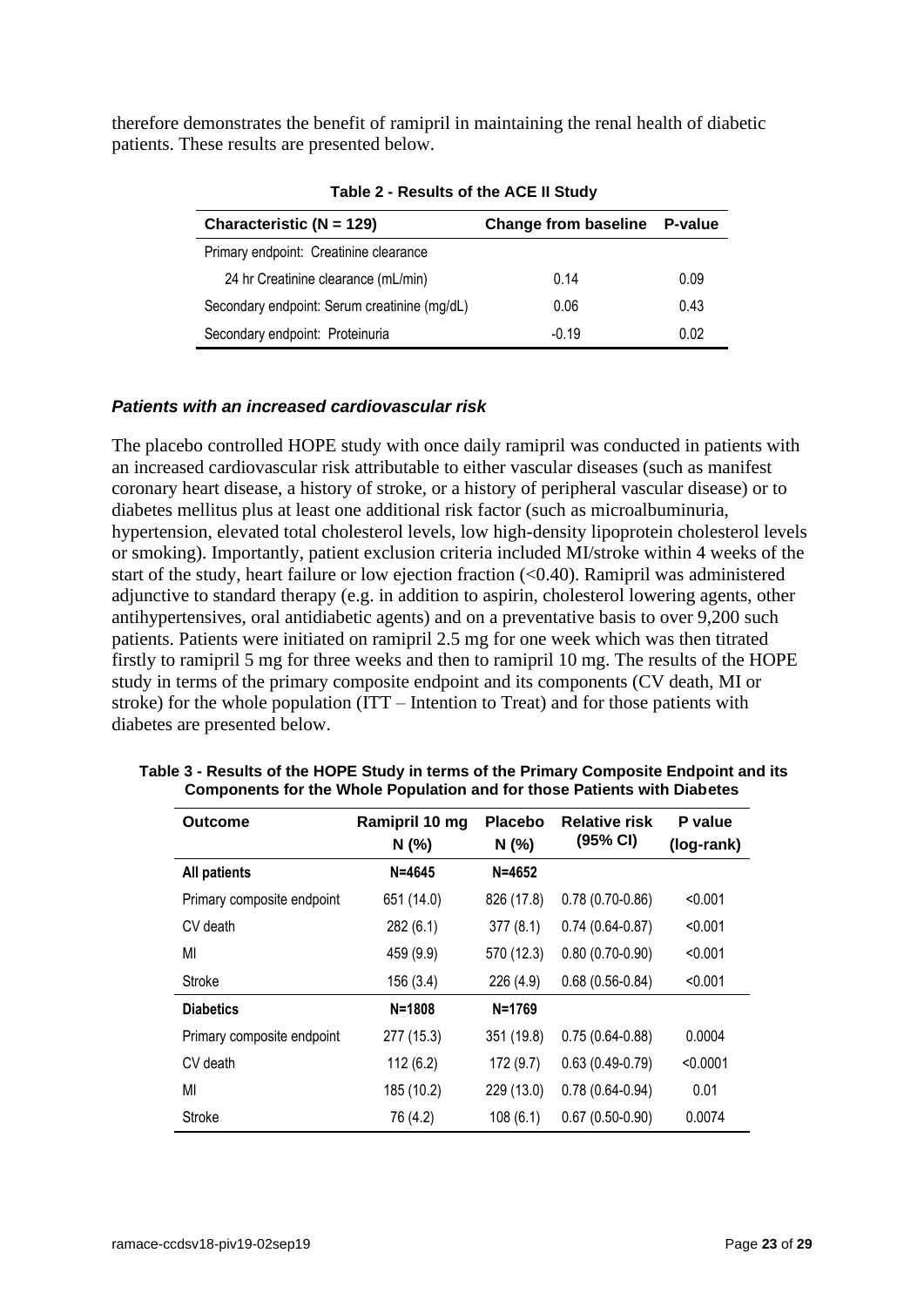The results of the HOPE study in terms of the pre-specified secondary endpoints for the whole population (ITT – Intention to Treat) are presented below.

| <b>Pre-specified endpoint</b>     | Ramipril 10 mg<br>N(%) | <b>Placebo</b><br>N(%) | <b>Relative risk</b><br>(95% CI) | P value<br>(log-rank) |
|-----------------------------------|------------------------|------------------------|----------------------------------|-----------------------|
| <b>All patients</b>               | $N = 4645$             | $N = 4652$             |                                  |                       |
| CV death                          | 282 (6.1)              | 377(8.1)               | $0.74(0.64-0.87)$                | < 0.001               |
| All-cause mortality               | 482 (10.4)             | 569 (12.2)             | $0.84(0.75-0.95)$                | 0.005                 |
| CV revascularisation*             | 743 (16.0)             | 854 (18.4)             | $0.85(0.77-0.94)$                | 0.0014                |
| PTCA/CABG                         | 580 (12.5)             | 688 (14.8)             | $0.83(0.74-0.92)$                | 0.0008                |
| Non-coronary revascularisation    | 191(4.1)               | 213(4.6)               | $0.89(0.73-1.08)$                | ns                    |
| Hospitalisation for heart failure | 141(3.3)               | 161 (3.5)              | $0.87(0.69-1.09)$                | ns                    |

| Table 4 - Results of the HOPE Study in Terms of the Pre-Specified Secondary Endpoints for |
|-------------------------------------------------------------------------------------------|
| the Whole Population                                                                      |

ns= not significant

\*includes CABG, PTCA, carotid endocarterectomy, peripheral vascular angioplasty/surgery and limb amputation

The results of the HOPE study in terms of the pre-specified secondary endpoints for those **patients with diabetes** are presented below.

| <b>Pre-specified endpoint</b>                     | Ramipril<br>10 $mg$<br>N(%) | <b>Placebo</b><br>N(% | <b>Relative risk</b><br>(95% CI) | P value<br>(log-<br>rank) |
|---------------------------------------------------|-----------------------------|-----------------------|----------------------------------|---------------------------|
| <b>Patients with diabetes</b>                     | $N = 1808$                  | $N = 1769$            |                                  |                           |
| CV death                                          | 112(6.2)                    | 172 (9.7)             | $0.63(0.49-0.79)$                | < 0.0001                  |
| All-cause mortality                               | 196 (10.8)                  | 248 (14.0)            | $0.76(0.63-0.92)$                | 0.004                     |
| CV revascularisation*                             | 255 (14.1)                  | 292 (16.5)            | $0.83(0.70-0.98)$                | 0.031                     |
| Hospitalisation for heart failure                 | 81(4.5)                     | 79 (4.5)              | $0.99(0.72 - 1.34)$              | ns                        |
| Development of overt nephropathy or<br>dialysis   | 117(6.5)                    | 150(8.5)              | $0.76(0.59-0.96)$                | 0.023                     |
| New microalbuminuria                              | 424 (33.8)#                 | 448 (37.9)#           | $0.92(0.81-1.05)$                | ns                        |
| Serum creatinine<br>( $\mu$ mol/L, mean $\pm$ sd) | $95.8 \pm 27.4$             | $93.7 \pm 25.3$       | No test reported                 |                           |
| HbA1c                                             | $124 \pm 29.5$              | $124 \pm 29.1$        | No test reported                 |                           |
| (% of ULN, mean $\pm$ sd)                         |                             |                       |                                  |                           |

#### **Table 5 - Results of the HOPE Study in Terms of the Pre-Specified Secondary Endpoints for those Patients with Diabetes**

ns= not significant

\* includes CABG, PTCA, carotid endocarterectomy, peripheral vascular angioplasty/surgery and limb amputation

# expressed as percentage of non-albuminurics at baseline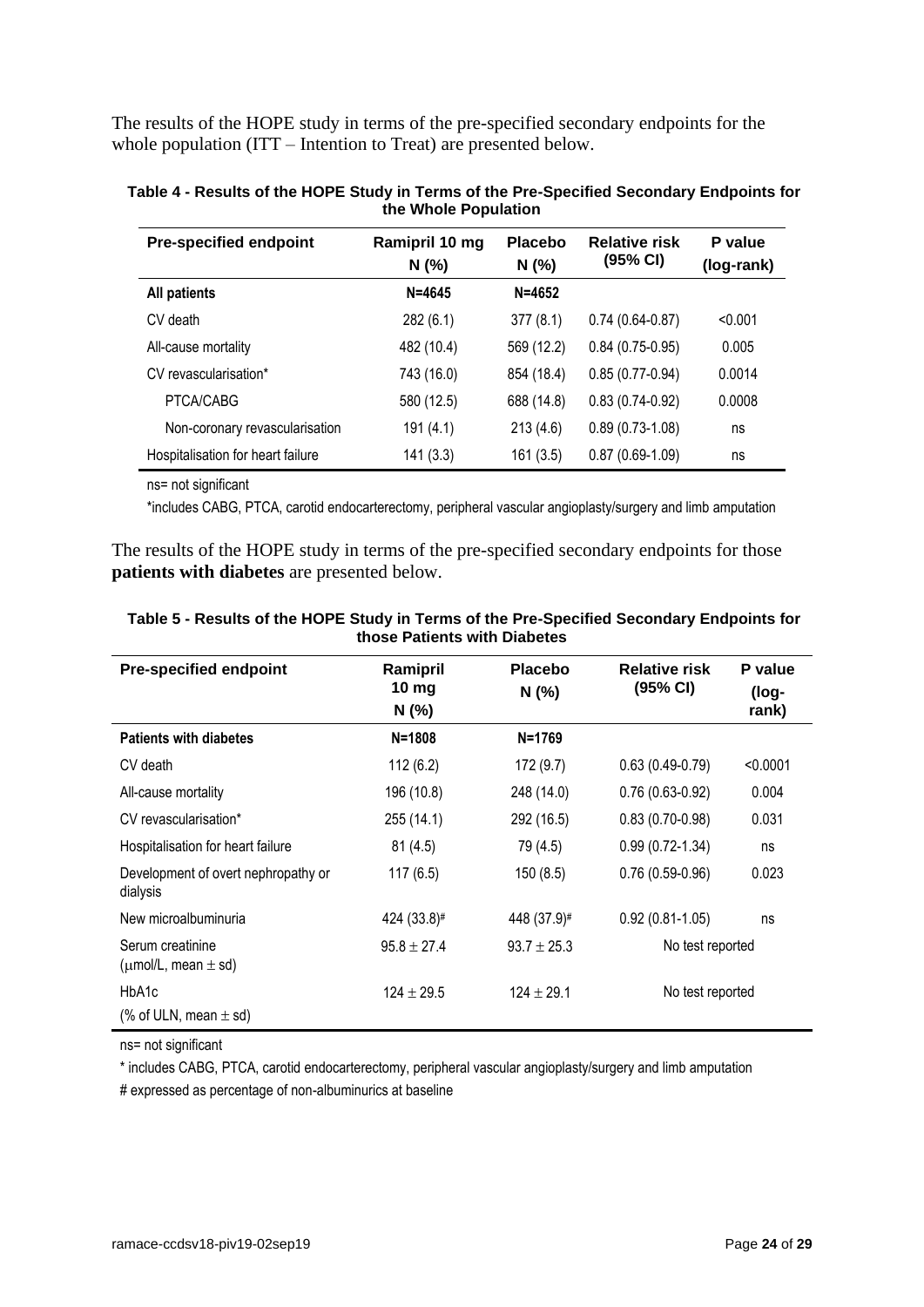## **5.2 PHARMACOKINETIC PROPERTIES**

### **Absorption**

Following oral administration of ramipril, peak plasma concentrations of ramipril are reached within one hour. The extent of absorption is at least 50 - 60 % and is not significantly influenced by the presence of food in the GI tract, although the rate of absorption is reduced.

Blood concentrations of ramipril and ramiprilat increase with increased dose, but are not strictly dose-proportional. The 24-hour AUC for ramiprilat, however, is dose-proportional over the 2.5 - 20 mg dose range. The absolute bioavailabilities of ramipril and ramiprilat were 28 % and 44 %, respectively, when 5 mg of oral ramipril was compared with the same dose of ramipril given intravenously.

## **Distribution**

Plasma concentrations of ramiprilat decline in a triphasic manner (initial rapid decline, apparent elimination phase, terminal elimination phase). The initial rapid decline, which represents distribution of the drug into a large peripheral compartment and subsequent binding to both plasma and tissue ACE and KININASE II, has a half-life of 2 - 4 hours.

Because of its potent binding to and slow dissociation from the enzyme, ramiprilat shows two elimination phases. The apparent elimination phase corresponds to the clearance of free ramiprilat and has a half-life of 9 - 18 hours. The terminal elimination phase has a prolonged half-life (>50 hours) and probably represents the binding/dissociation kinetics of the ramiprilat/ACE complex. It does not contribute to the accumulation of the drug. After multiple daily doses of ramipril 5 - 10 mg, the half-life of ramiprilat concentrations within the therapeutic range was 13 - 17 hours.

After once-daily dosing, steady-state plasma concentrations of ramiprilat are reached by the fourth dose. Steady-state concentrations of ramiprilat are somewhat higher than those seen after the first dose of ramipril, especially at low doses (2.5 mg), but the difference is clinically insignificant.

#### **Metabolism**

Cleavage of the ester group (primarily in the liver) converts ramipril to its active diacid metabolite, ramiprilat. Peak plasma concentrations of ramiprilat are reached 2 - 4 hours after drug intake. The serum protein binding of ramipril is about 73 % and that of ramiprilat about 56 %. Ramipril is almost completely metabolised to ramiprilat, which has about 6 times the ACE inhibitory activity of ramipril, and to the diketopiperazine ester. After oral administration of ramipril, about 60 % of the parent drug and its metabolites are eliminated in the urine, and about 40 % is found in the faeces. Less than 2 % of the administered dose is recovered in urine as unchanged ramipril.

#### **Excretion**

The urinary excretion of ramipril, ramiprilat, and their metabolites is reduced in patients with impaired renal function. Compared to normal subjects, patients with creatinine clearance less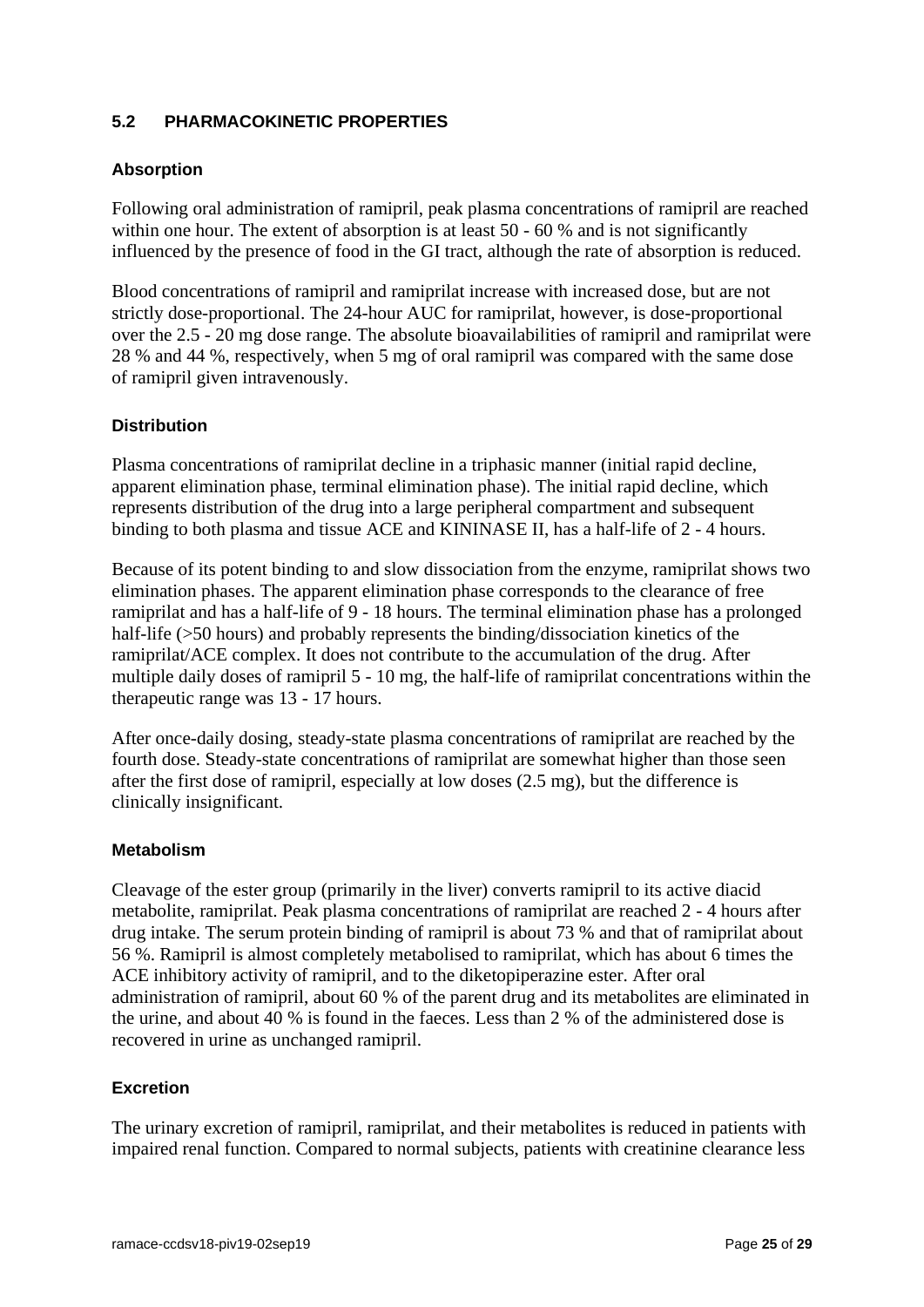than 40 mL/min/1.73 $m<sup>2</sup>$  had higher peak and trough ramiprilat levels and slightly longer times to peak concentrations (See Section [4.2](#page-1-0) Dose and method of administration).

#### **Impaired Liver Function**

In patients with impaired liver function, the metabolism of ramipril to ramiprilat appears to be slowed, possibly because of diminished activity of hepatic esterases, and plasma ramipril levels in these patients are increased about 3-fold. Peak concentrations of ramiprilat in these patients, however, are not different from those seen in subjects with normal hepatic function, and the effect of a given dose on plasma ACE activity does not vary with hepatic function.

## **5.3 PRECLINICAL SAFETY DATA**

## **Genotoxicity**

No data available.

## **Carcinogenicity**

No evidence of a carcinogenic effect was found when ramipril was given to rats (up to 500 mg/kg/day for 24 months) or to mice (up to 1000 mg/kg/day for 18 months).

An increased incidence of oxyphilic cells in the renal tubules and oxyphilic microadenomas was observed in rats treated for 24 months with ramipril (3.2 to 500 mg/kg/day). Data from historical control animals showed that the spontaneous occurrence of oxyphilic cells in rat kidney is age-related, is higher in males and reaches a level similar to that seen in the ramipril treated group. There is no evidence in humans that the occurrence of oxyphilic cells is agerelated. Moreover, progression of oxyphilic cells to neoplasia (oncocytoma) is rare and, when it occurs, is considered to be benign. Whether this finding in rats represents any potential risk to man is therefore unclear.

#### **Fibromuscular Pad Formation**

In several repeated dose studies in rats, especially male animals treated with ramipril (3.2 - 500 mg/kg b.w./day) showed an increased incidence of so called fibromuscular pad formation in the basal region of the gastric mucosa. The findings suggest an increased connective tissue formation and partly also increased formation of smooth muscle (lamina muscularis mucosae) due to a predominantly round cell inflammatory reaction. In all studies (1 – 24 month, carcinogenicity) the changes are always of the same type and no tendency of proliferation is obvious. Thus, it seems to be rather a reactive process with circumscribed scar tissue formation. The changes in the rat stomach mucosa could not be reproduced in other species (ie. mouse, dog, rabbit, monkey).

This lesion was also observed when rats were treated with a relatively high dose (90 mg/kg/day for 3 to 6 months) of another ACE inhibitor. In the light of the available data, fibromuscular pad formation in the rat would not appear to present a serious risk in humans.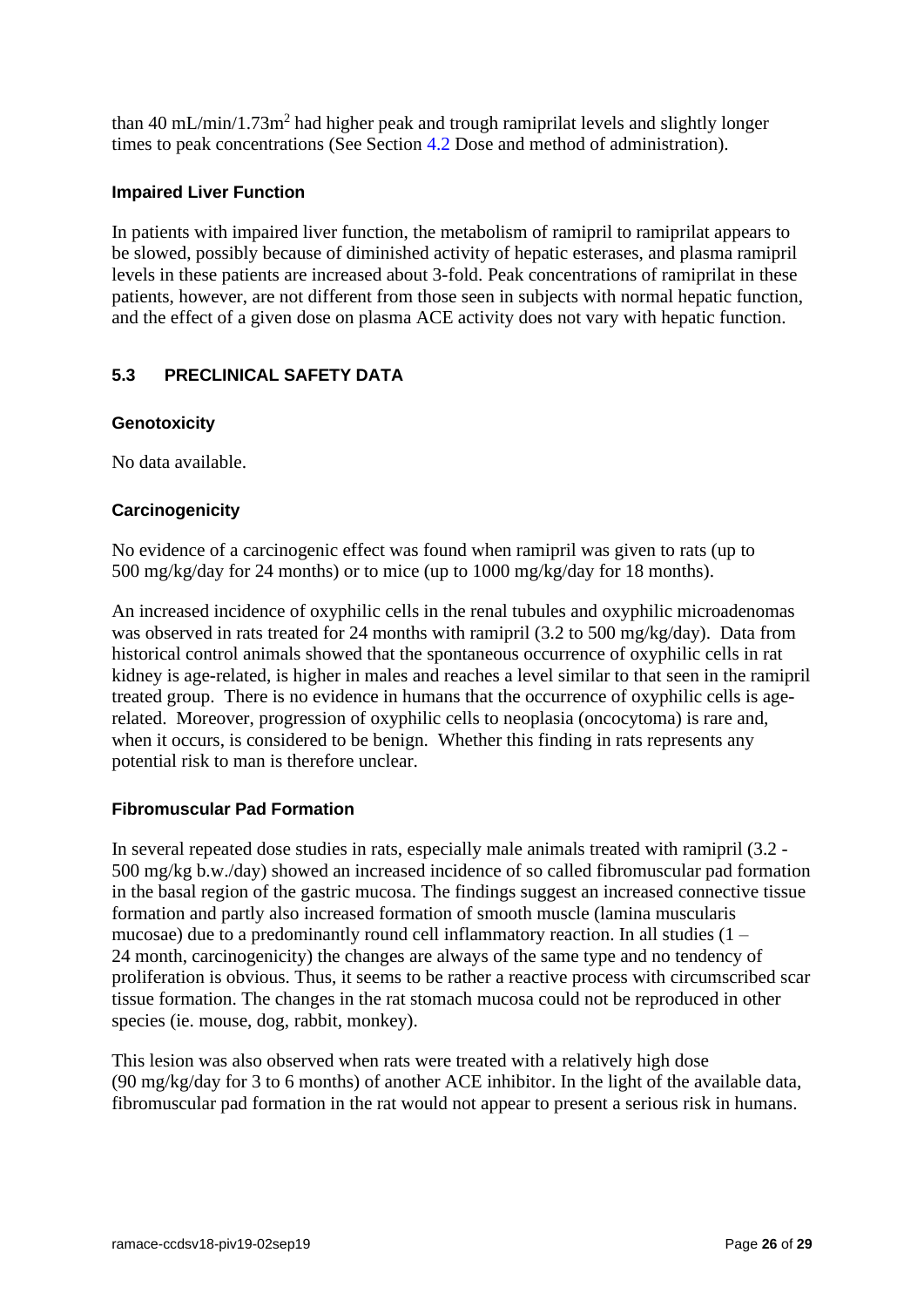# <span id="page-26-0"></span>**6 PHARMACEUTICAL PARTICULARS**

## **6.1 LIST OF EXCIPIENTS**

Ramace tablets contain the following inactive ingredients: hypromellose, pregelatinised maize starch, microcrystalline cellulose and sodium stearyl fumarate. The colouring agents are iron oxide yellow (2.5 mg) and iron oxide red (5 mg).

Ramace capsules contain the inactive ingredient pregelatinised maize starch in capsules made of gelatin and that are coloured with indigo carmine, erythrosine, iron oxide black and titanium dioxide.

## **6.2 INCOMPATIBILITIES**

Incompatibilities were either not accessed or not identified as part of the registration of this medicine.

#### **6.3 SHELF LIFE**

In Australia, information on the shelf life can be found on the public summary of the Australian Register of Therapeutic Goods (ARTG). The expiry date can be found on the packaging.

## **6.4 SPECIAL PRECAUTIONS FOR STORAGE**

Store below 25ºC in a dry place.

#### **6.5 NATURE AND CONTENTS OF CONTAINER**

Ramace is supplied in cartons of 7, 28 and 30 tablets. The 1.25 mg, 2.5 mg and 5 mg tablets are packaged in PVC/Aluminium foil blisters.

Ramace is supplied in cartons of 7, 10, 14, 28, and 30 capsules. The 10 mg capsules are packaged in PVC/PVDC/foil blisters.

Not all pack sizes may be marketed.

### **6.6 SPECIAL PRECAUTIONS FOR DISPOSAL**

In Australia, any unused medicine or waste material should be disposed of by taking to your local pharmacy.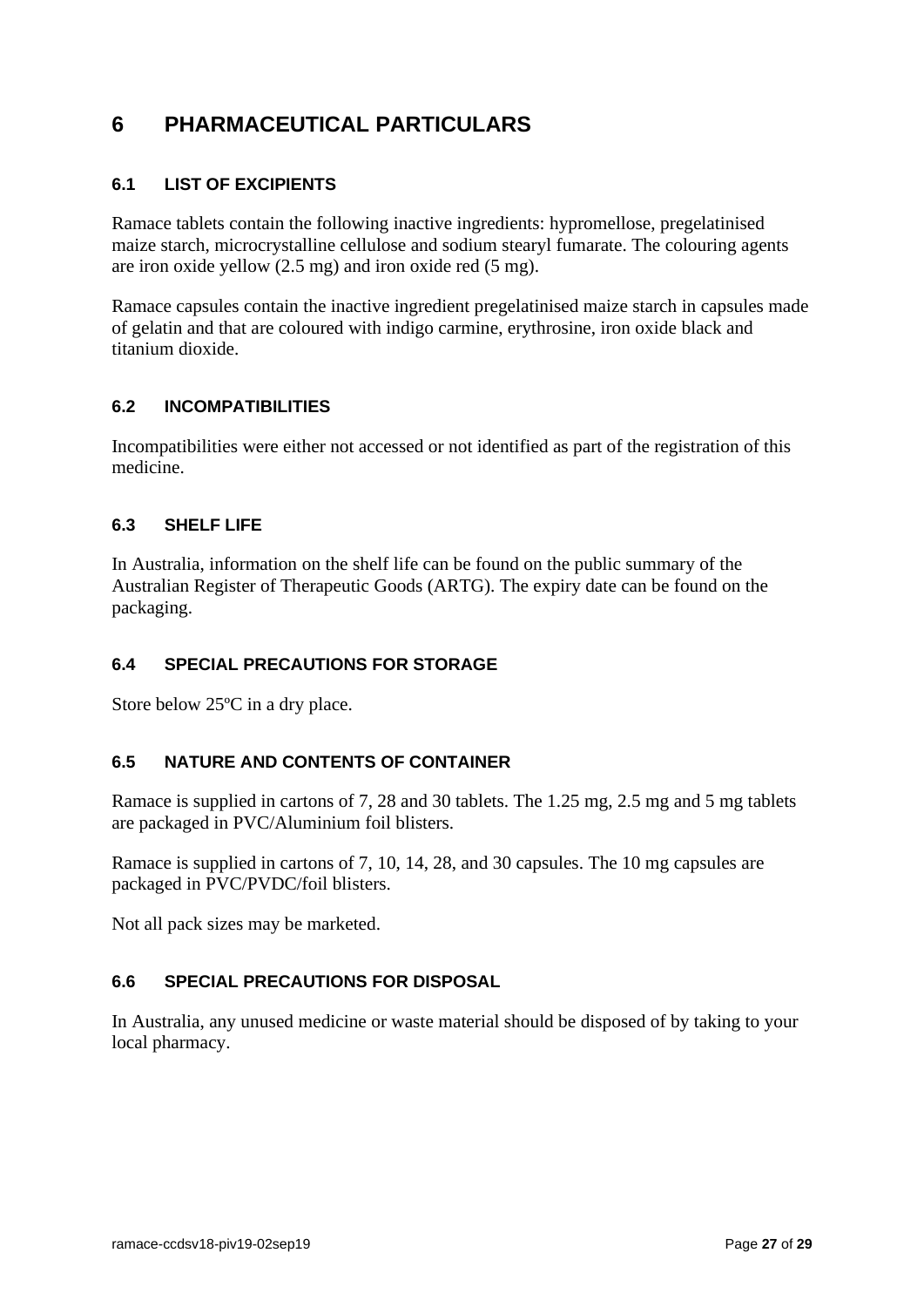### **6.7 PHYSICOCHEMICAL PROPERTIES**

#### **Chemical structure**

Ramipril's chemical name is (2S,3aS,6aS)-1[(S)-N-[(S)-l-Carboxy-3-phenylpropyl] alanyl]octahydrocyclopenta[b]pyrrole-2-carboxylic acid, 1-ethyl ester; its structural formula is:



Its empiric formula is  $C_{23}H_{32}N_2O_5$ , and its molecular weight is 416.5. Ramipril has 5 chiral centres. It has S-configuration in all 5 asymmetric carbon atoms.

## **CAS number**

CAS 87333-19-5

# **7 MEDICINE SCHEDULE (POISONS STANDARD)**

Prescription Medicine (Schedule 4)

## **8 SPONSOR**

sanofi-aventis australia pty ltd 12-24 Talavera Road Macquarie Park NSW 2113 Australia Toll Free Number (medical information): 1800 818 806 Email: medinfo.australia@sanofi.com

## **9 DATE OF FIRST APPROVAL**

14 May 1996

## **10 DATE OF REVISION**

02 September 2019